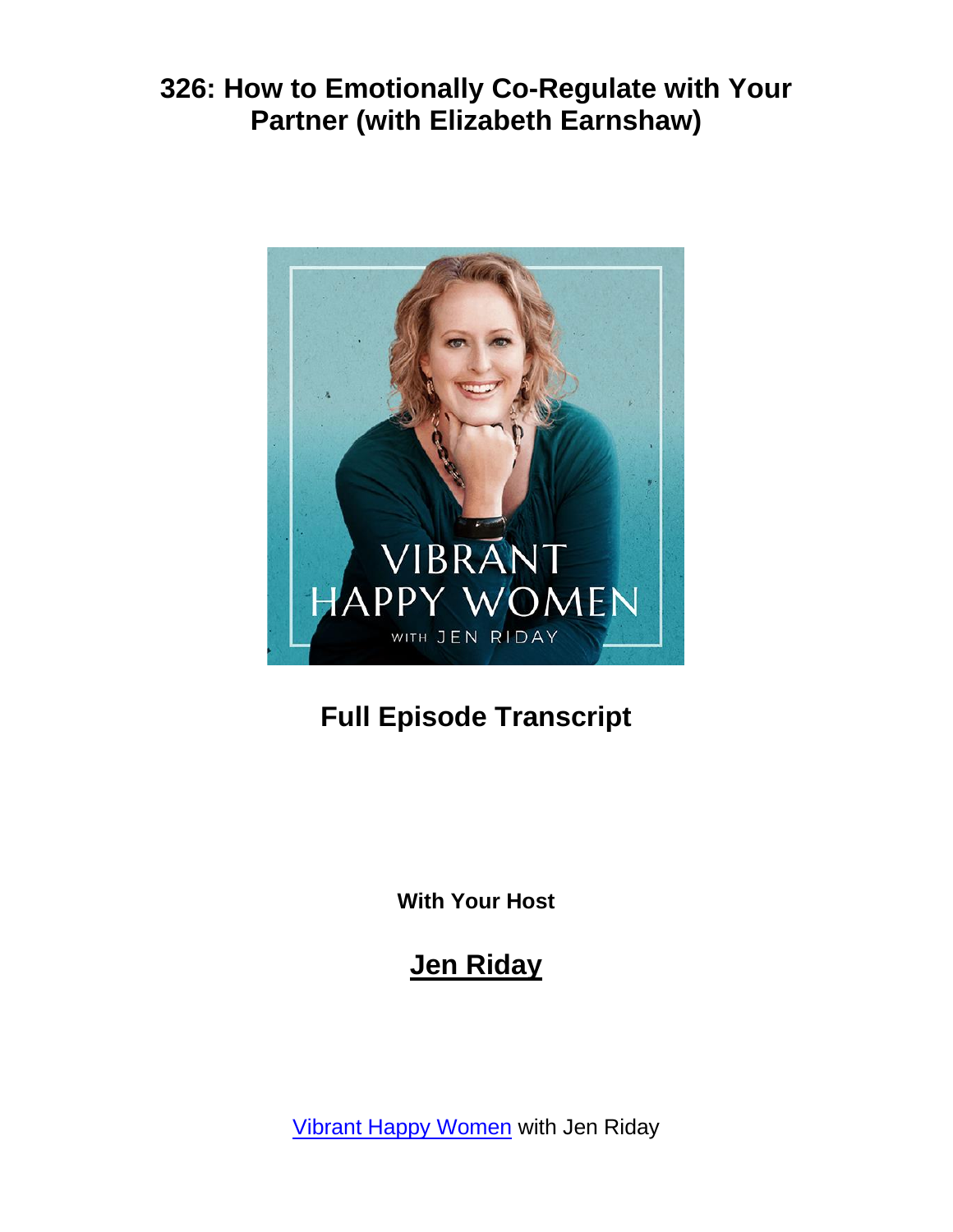You're listening to the Vibrant Happy Women podcast. I'm Dr. Jen Riday, and on this episode I am so excited to be talking about why it's essential that we address our nervous system regulation before we ever try to change our behavior or our spouse's behavior in a relationship. Stay tuned.

Hi, I'm Jen Riday. This podcast is for women who want to feel more vibrant, happy, aligned, and alive. You'll gain the emotional, physical, and spiritual tools you need to get your sparkle back and ensure that depression, anxiety, and struggle don't rule your life. Welcome to the Vibrant Happy Women Podcast.

Hey there, my friends, welcome back to Vibrant Happy Women. I am so excited for this episode today. I'll be interviewing Elizabeth Earnshaw who will be talking with us about mental load, and stress, and overwhelm. And how all of these physiological states in our bodies and in our nervous systems impact our relationships and how we must regulate our nervous systems. And thereby coregulate with our partners before we ever hope to change our behaviors.

This area has largely been neglected in the research and in the marriage books that are out there but it's starting to take hold. And I have personally experimented with this just focusing on staying emotionally regulated and helping my spouse to emotionally regulate. And it's making a huge difference, so huge that I have created a free workshop to share some of the tools and strategies my husband and I are using along this line of regulation for our emotions and coregulation.

And that workshop is called Making Your Marriage Emotionally Safe. And you can watch it immediately, it's available at jenriday.com/safe. When we are regulated we shift out of that fight or flight, out of that flooded state of cortisol and adrenalin that makes us reactive and less empathetic. And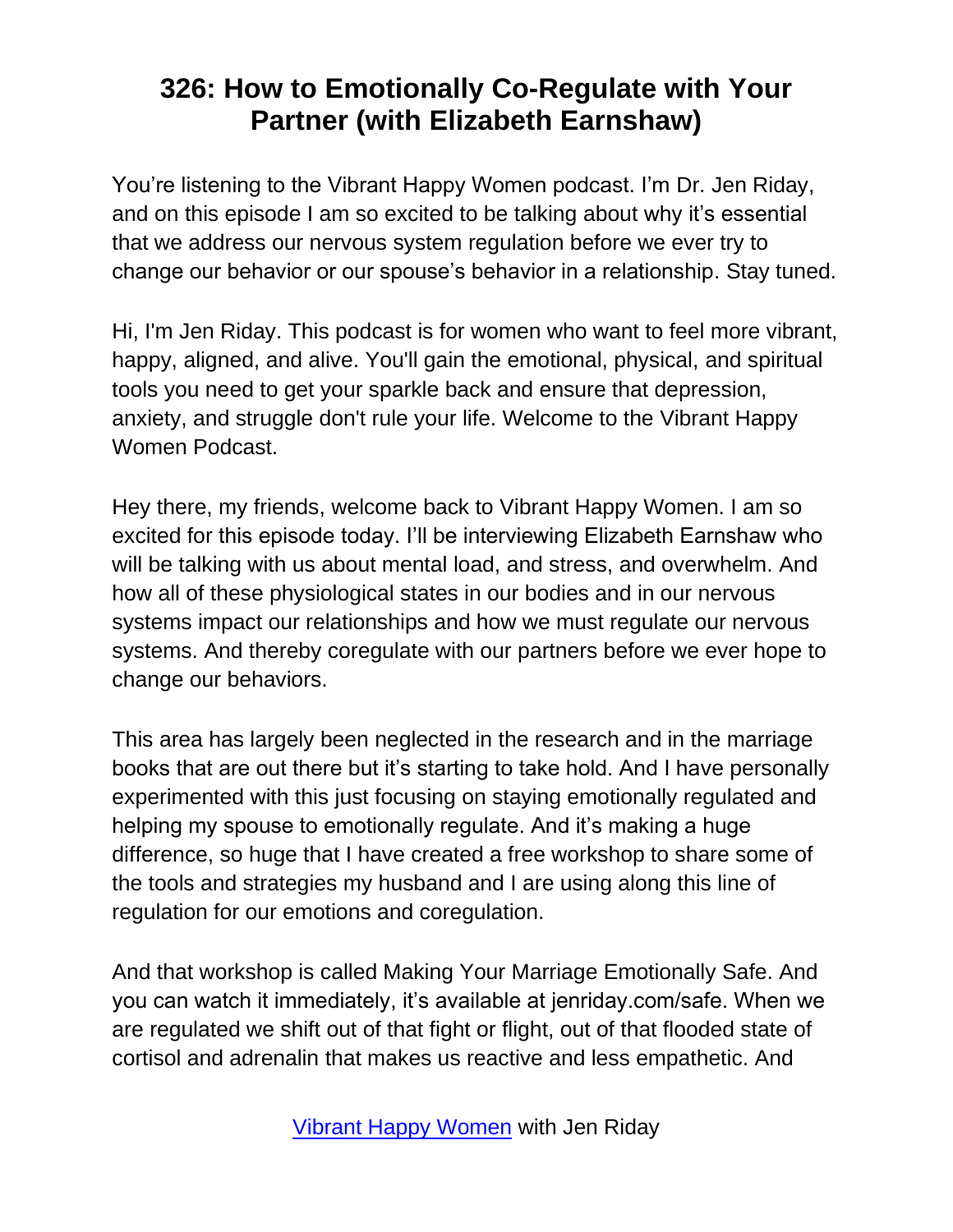then we can more easily connect and empathize which is what we all want all along. We want that emotional connection, that emotional intimacy. We want to feel seen, and heard, and valued.

So, check out that workshop, it's at jenriday.com/safe. And also, now this interview which we're going to be diving into in just a moment with Elizabeth Earnshaw. Elizabeth is a marriage and family therapist and also a Gottman research expert. She has been trained in all of these areas. If you've heard me talk about John Gottman before, John Gottman kind of coined the four horsemen of the apocalypse which are behaviors that are predictive of divorce in marriage. And those behaviors are criticism, defensiveness, contempt, and stonewalling.

Well, we're going to talk a lot about criticism and defensiveness. My partner has typically been highly defensive largely based on the criticism that he received as a child and some of the trauma he has experienced as a child. And so, in this episode I talk with Elizabeth about how do you handle that defensiveness? How do you help your spouse or partner shift back from seeing you as a threat or as thinking they're bad to feeling emotionally safe again so that they can hear you and empathize with what you're saying? How do you do this? Well, we answer this question in this interview.

Now, before we dive in I want to share our review of the week. This is from Corgi Magic, I love that. Corgi Magic wrote, "Jen is the real deal, an authentic woman who tells the truth about her life and shares great advice to make your life vibrant and happy. I love this podcast and frequently listen to episodes again and again. I'm not a mom yet but the information Jen and her guests share is perfect for all women. I learn so much as I walk my dog and drive to work. Great tips on energy, management, selfcare, meditation, family life and more. Thank you, Jen."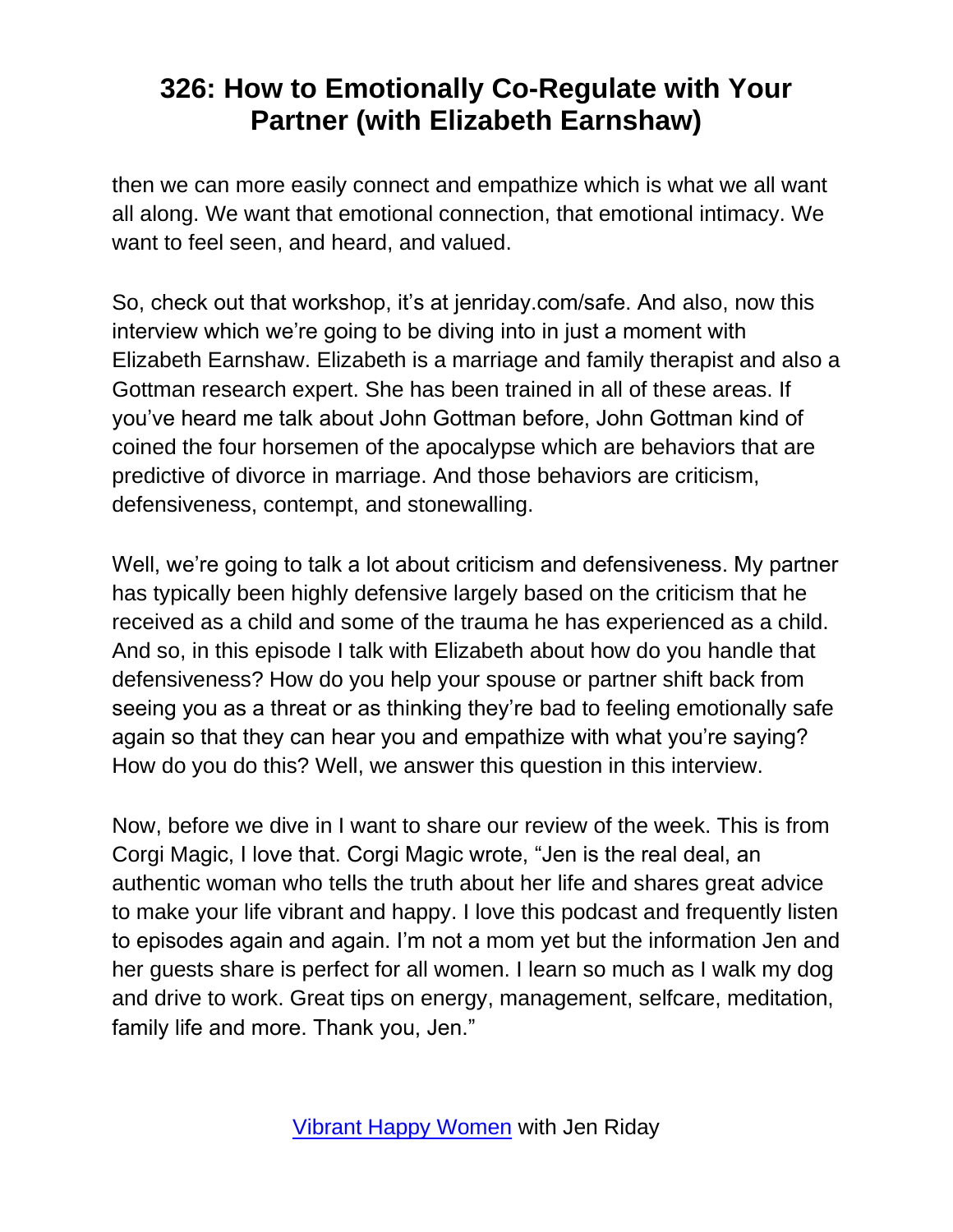That makes my heart sing because it is my intention to help you unleash your best self, your calmest self, your most grounded self, your most present, empathetic, loving, purpose filled, and connected self. This is what it really means to be our best selves and to live our purpose. And that's why I'm here. So, thank you for writing that review. Everyone else, leave a review for us on your podcast platform of choice, whether that's Apple Podcasts, or Amazon Podcasts. We appreciate every one and we read every one and we might share yours on the air.

So, my friends, let's dive into this awesome interview with Elizabeth Earnshaw. She really, really is smart. I already promised her that she can come on the show again. In fact, I invited her, and I rarely do that, so she's really good, you're going to love this. Let's dive in.

Jen: Hey, everyone. I am so excited about today's guest today. I am here with Elizabeth Earnshaw who is an expert on relationships. And I'm going to let her go further than that and introduce herself. You're going to be so excited, we're going to be talking about a ton of things like mental load, John Gottman, the four horsemen of the apocalypse, our nervous systems and how that relates to relationships. So, hang in tight, you're going to love this. But first, Elizabeth go ahead and introduce yourself.

Elizabeth: Well, thank you so much for having me today. As you said, my name is Elizabeth Earnshaw. I'm a licensed marriage and family therapist. I'm a certified Gottman therapist. And I've been practicing for over a decade now. I've worked with hundreds and hundreds of couples which is wild to think about. I've had thousands of hours with couples. And it's still one of my favorite things to do. I co-founded a company called Ours where we work with people who are just starting their relationships right now.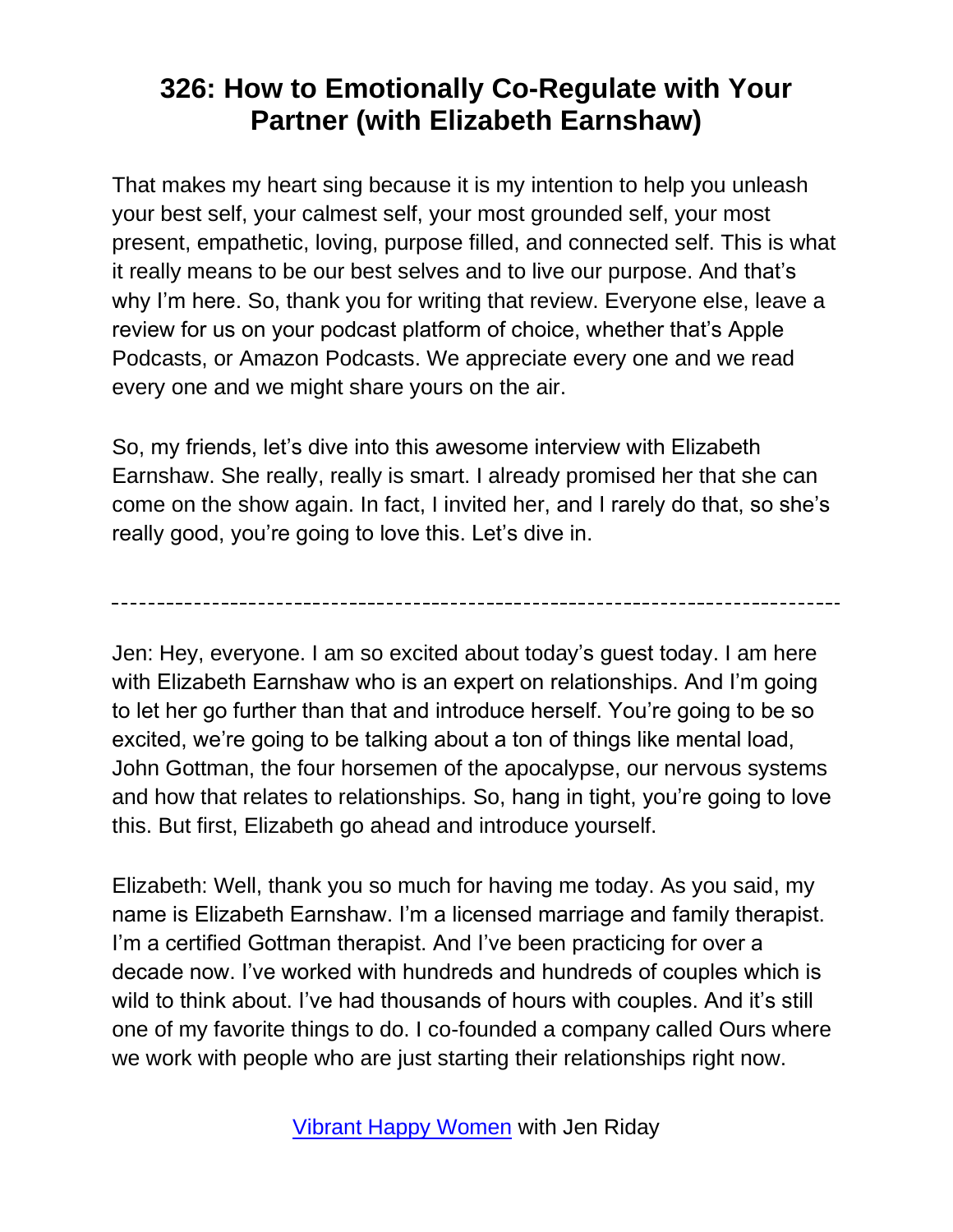But ultimately we'll be supporting people every step of the way along their relationship path. And I'm also a mom and I would say that that's my biggest job out of all of these things that I do, most stressful job that I have. And I live in the suburbs of Philadelphia.

Jen: Awesome. Welcome to the show. I'm so happy to have you.

Elizabeth: Thank you.

Jen: So, you have this amazing level of expertise about relationships. So, my first interesting question is, what have you seen happening with marriages and relationships with significant others throughout the pandemic period, how is that different from before the pandemic and then now I guess?

Elizabeth: Yeah. It's interesting what I've seen and also I recently conducted a survey of couples. We did a state of relationship survey to kind of see what happened after COVID. And what I've seen is very similar to what showed up in the survey which is that people had very mixed experiences with their relationships. So, a little over 30% of the population said that their romantic intimate partnership became closer because of COVID.

And to give a little context around what I saw around that is that when I was working with couples the people who became closer were the ones who were having conflict because of all of the things that COVID changed for them. So, for example, prior to COVID these were the couples who were spending three hours on the road getting to the office, dropping kids off at 5:00am for daycare, picking them up at 7:00pm having no time together. And so those couples all of a sudden got to spend more time together. They didn't have the stress of traffic.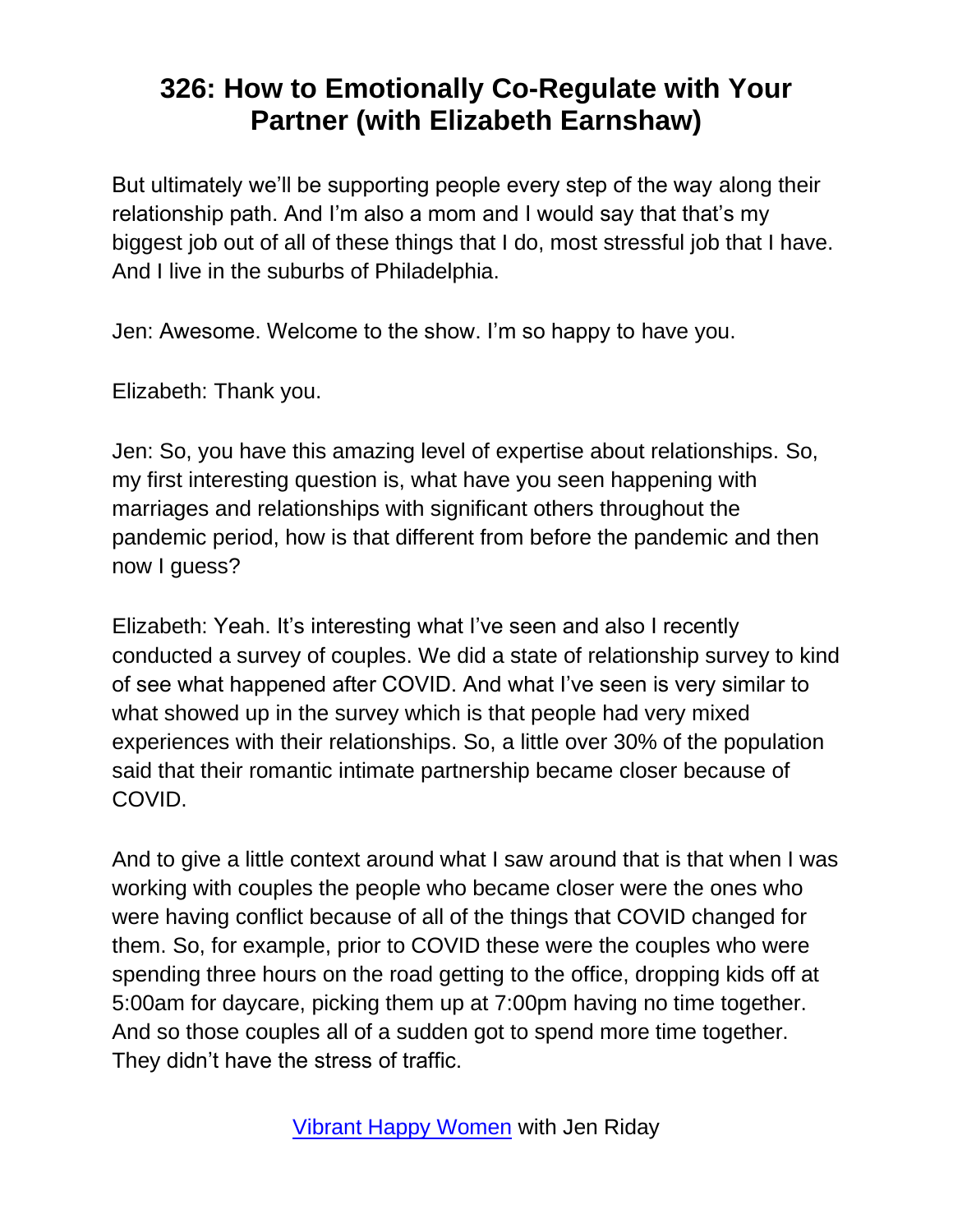They maybe one of them had a change in the way that their work looked. And so, they came closer together. Some of their stress was reduced. Other couples said that, I think it was about 20% of couples said that it ripped them apart. And what I would say is that those couples were the couples who prior were already struggling with being able to navigate conflict and stress with each other and that being together more was actually problematic for them.

That they were able to kind of imagine that those problems weren't there when they were busy all day. But the moment that they had to deal with things in real time with each other, it was just too much.

Jen: That's so interesting. What about the other 50%, they're just kind of the same?

Elizabeth: So not many people said the same. The other group said that there was mixed, that in some ways it brought them closer to their partner, and in some ways it brought them further apart. I mean that makes a lot of sense to me. It's like, it was great because now we have time where we spend together and we're actually talking. And at the same time, I'm kind of frustrated with the way that they navigated x, y, and z.

Jen: Right. I think I fall squarely in that 50%. Some good things, loved the decrease in stress, the togetherness but also sometimes too much togetherness.

Elizabeth: Too much togetherness is not always great.

Jen: Yeah. Well, thanks for sharing that. That's super interesting. It felt like at times during the pandemic that everyone was getting divorced,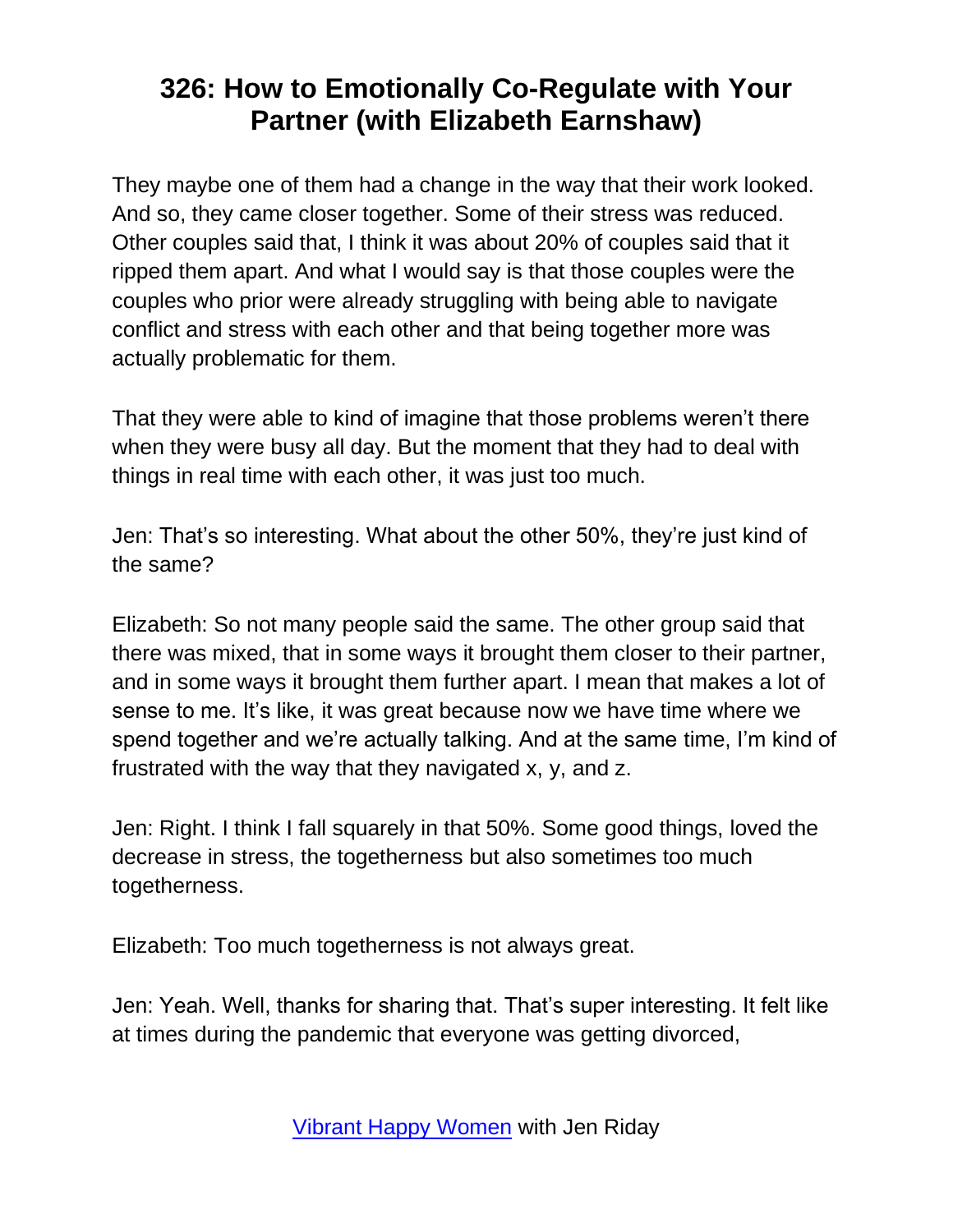especially a lot of big name celebrities and do you know, was the divorce rate higher during the pandemic or as a result of it?

Elizabeth: I think that we'll have to wait a little bit for the data because people are probably still filing and going through the process. I would say yes, I would think that the divorce rate likely went up because people are having a reckoning in many ways. We've seen people leave their jobs at a significant rate. I think we're going to see that relationships have then changed, ended, left at a significant rate as well because it's been this period of reflection like is this how I actually want to live my life?

Is this good for me? Is it good for the other person and can I make hard decisions? I think we'll see it goes up, but I also do believe, I could be wrong about this, I'll have to double check, but I think also marriage rates went up during the pandemic. And my guess is it's the same thing. People are like, we've been waiting, let's do it, life is too short, we should do this thing. So, we're having the most weddings that have ever happened this year.

Jen: Yeah, I've heard. Oh, my goodness, event planners are dying, but loving it too.

Elizabeth: Dying but also probably really happy to be making up the lost incomes for the last two years.

Jen: Yes, for sure. For sure. Well, so that data you shared with us, it's so interesting, part of marriage success then it would sound like, I mean there's so many factors, but I guess we could zero in on these two. Part of the success is just calming our nervous systems and reducing the mental load and the stress. And then the other piece is communication, we're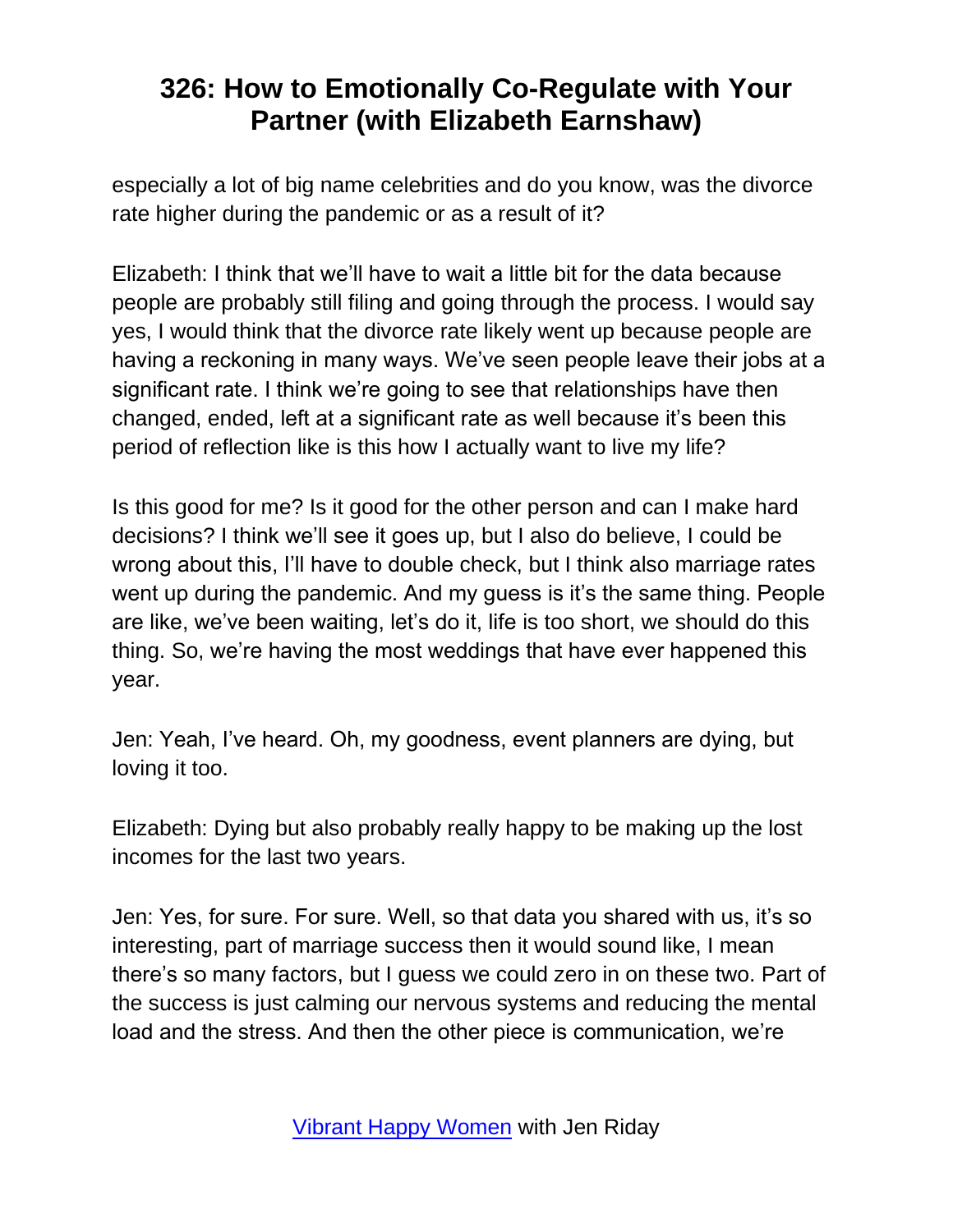going to talk about both. But tell us how you've seen mental load affect your clients and what is mental load even, define that for us.

Elizabeth: Yeah. So, the mental load and easy way to think about it is it's having to remember to remember. So, it is everything that you keep in your head, but if you didn't keep it in your head, your household, your relationship, would fall apart. Even people have to carry mental load at work. And so, it's everything that's in your head, it's not the physical labor, that's in addition to it. But for example, it might be having to remember that you've got to submit your kids' field trip permission slip by Friday because if you don't then they're not going to have a spot.

Having to remember that you've got to pick up everything for meal prepping on Sunday, on Friday because on Saturday you've got a busy day and you won't be able to do it. Having to remember that it's your partner's mother's birthday and that you've got to send the card today, that the lights need to be changed in the house because they're about to go out. So, it's all of this work that you're doing in your head and it's exhausting. And with the couples I work I have found that this is one of the biggest issues that is causing relational distress in current times.

In the past we had different paradigms for how people worked together in a relationship. And now that's changed so we have a lot of dual income households. In the past there weren't as many so maybe you were the one taking on the mental load, but you weren't taking on the, you know, leaving the house at 6:00am and being out of the house all day. But now both people in the relationship are getting up, going to work, dealing with all of that. And then at the end of the day they're coming home but one thing has not shifted.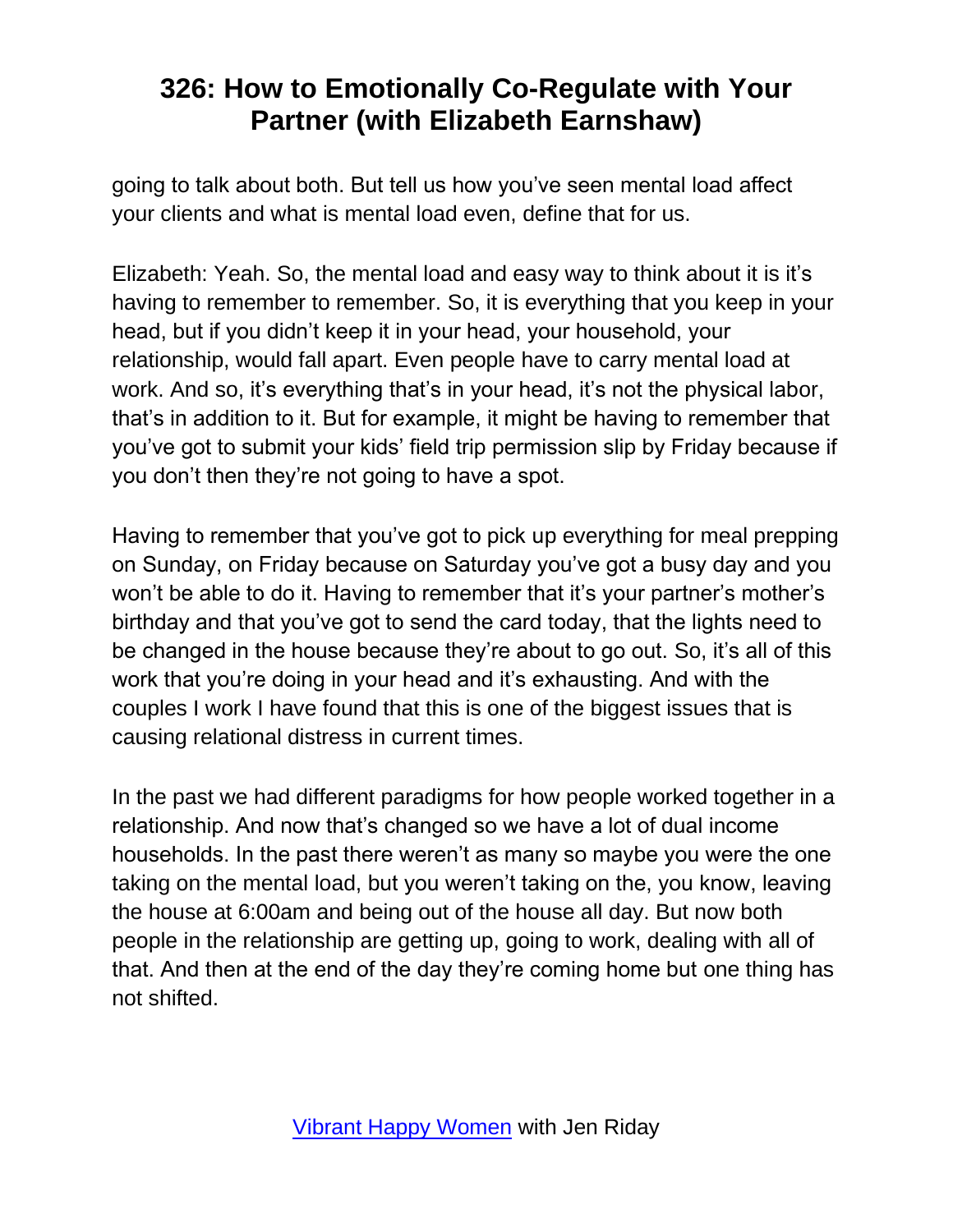The paradigm of dual income has shifted but there is not dual remembering, dual mental work. That has not shifted. And so, what's happening is women are still taking on the majority of the mental load in their relationships, while also adding on even more income bearing work into their lives. And as you can imagine and if you're listening, you're probably like, "Yes, I do all of that in my family and I also don't get home until 5:00pm. And I'm also the one doing the work around it. I'm going out and weeding the yard and all of that."

And so, if we're going to more evenly distribute household income and work, we have to really work to distribute the mental load. And mental load causes tons of stress and resentment, and ultimately conflict.

Jen: So how do we do that? How do we share that mental load? I'll just say, I've experimented with this. If I just completely drop the ball on something it will take a while of pain, but my husband will eventually pick it up and do it in his own way. But I don't want that pain of dropping the ball to get him to pick it up.

Elizabeth: Totally. So, it's hard, we're going to have to raise a generation that is able to do this without that pain. But we're not there yet. And so unfortunately, some of changing it is really having to take a stance with yourself, that you are going to allow some balls to be dropped. We're not going to let nobody pick up the insulin for our child who has diabetes. That ball's not going to be dropped. But we might have to let the tree in the backyard die even though we know that if we would have just sprayed it with something it would have lived.

Jen: Yes, that's a great example.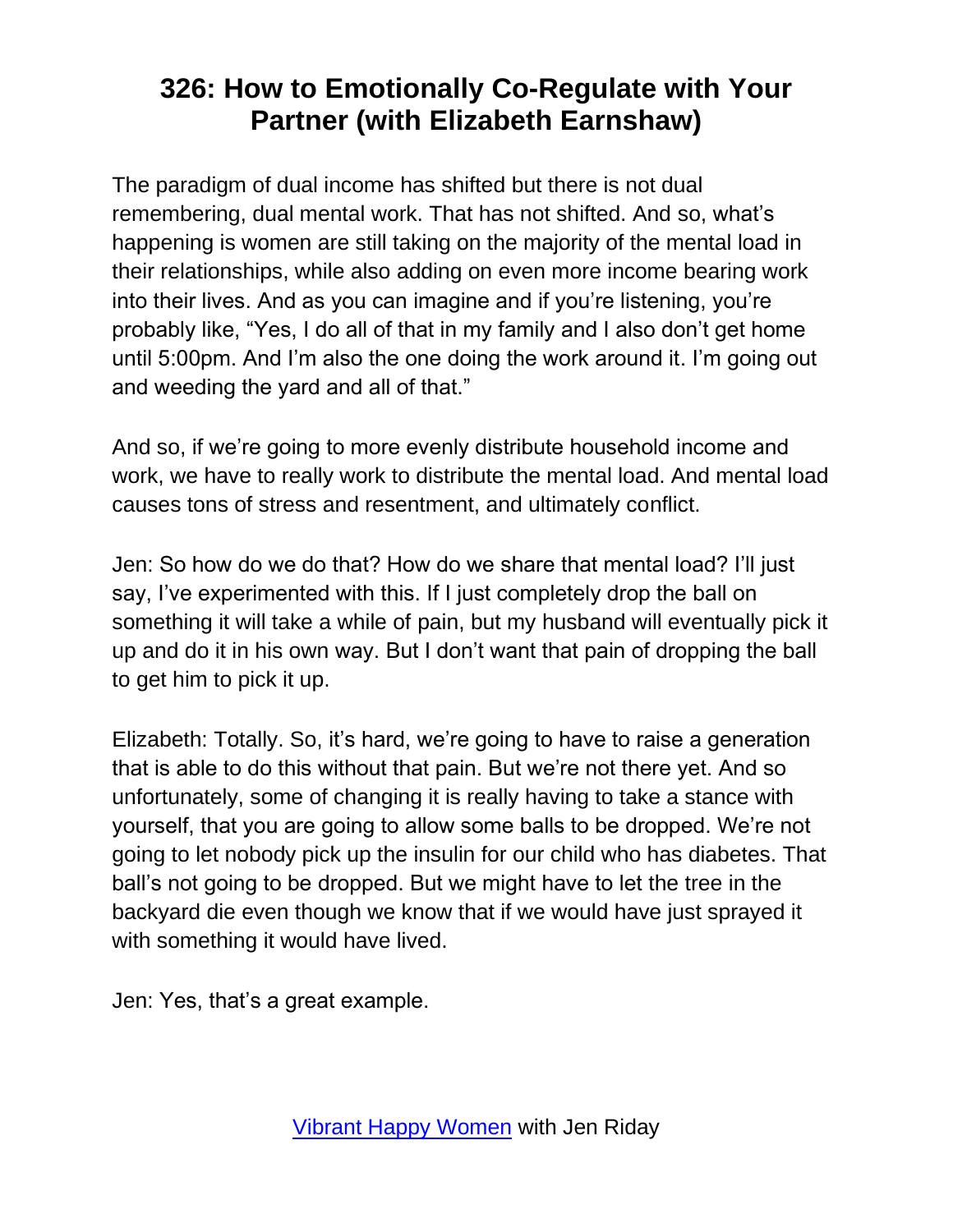Elizabeth: And we might have to then let partner clean up all the branches of the dead tree even if that doesn't happen until the grass dies underneath all of the branches. The problem that we are facing is that we've been socialized to notice all of these things. We're not noticing them because it's inherent to us. We're noticing them because when we were growing up, we saw role models doing this.

We saw a mother maybe saying, "Oh my gosh, look at that cobweb in the corner." Or, "I just remembered, Dan", my dad's name's Dan, "Dan, I just remembered that the girls didn't send their permission slip, can you bring the checkbook in here." And so, we've modeled ourselves after that. And we have done it in our play even. We play house, we think about, oh, no, the house doesn't have the groceries it needs.

Jen: Yes, oh my goodness.

Elizabeth: So, we do all of these things, we are babysitters as our first jobs. And so, we learned initially through pain points. I babysat and I learned, I didn't think about that ahead of time, I didn't think I should bring the sunscreen with me to the pool and now I'm taking these sunburnt kids home to their mother. And the mother's going to ask me what happened. And so, I had to learn in those moments, take sunscreen with you when you walk these kids to the pools.

Jen: Yes, that's tricky.

Elizabeth: Now, my husband watched men when he was growing up. He modeled himself after men. So, he learned physical labor, he learned to play with the toolbox. He learned to go outside and kick a ball around. He didn't babysit. His first amount of time with a baby was when we had a baby. And so, none of this is second nature to him, he hasn't had those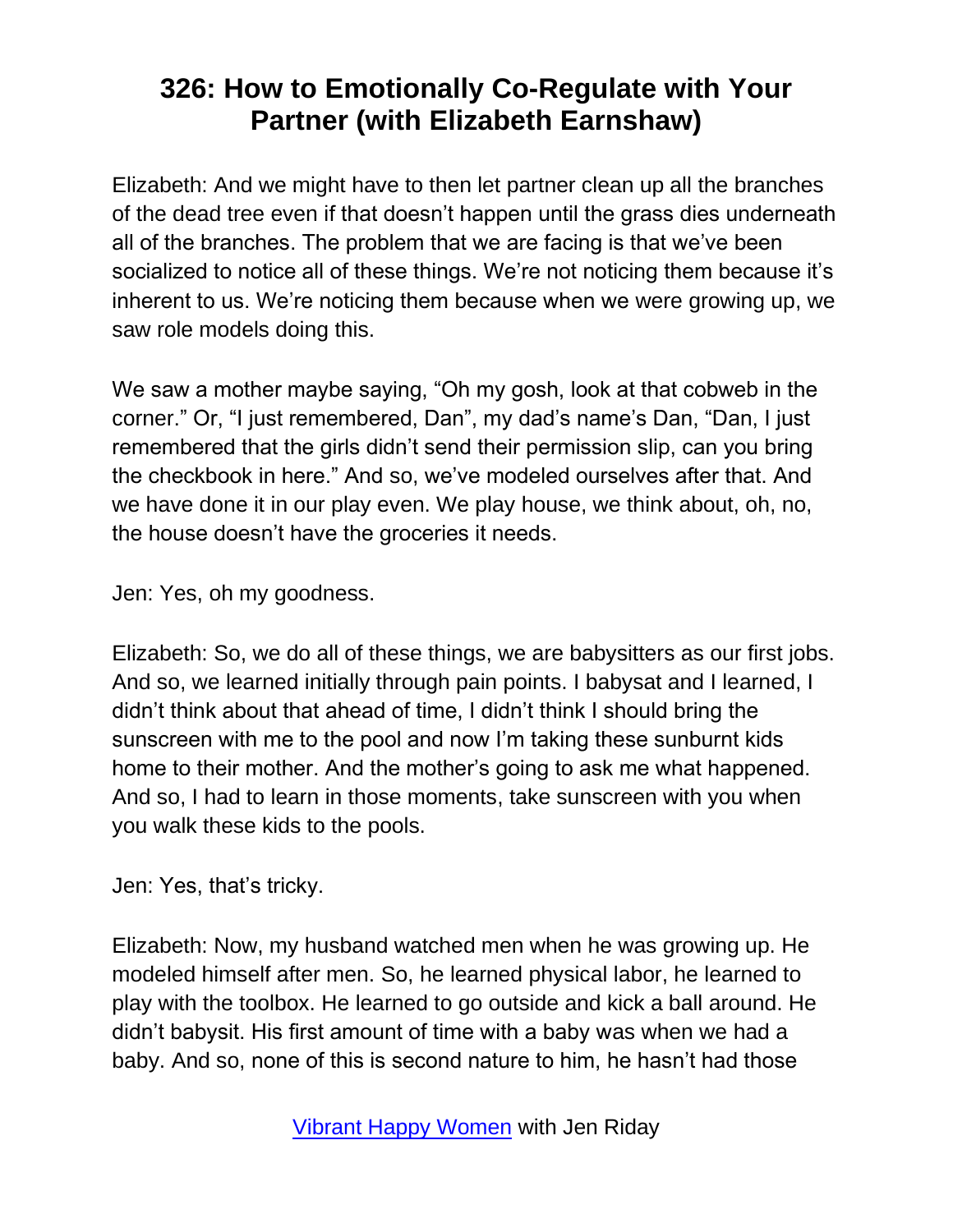pain points. This isn't to be apologetic for him, he's an adult and he needs to learn to do it. But it's to recognize that it's not going to happen overnight.

And so, if you are the person that carries the mental load, you have to have that recognition of I'm going to have to allow ourselves to have a growing period here where I set boundaries for myself. This isn't a punishment, it's boundaries for yourself. It's saying, "I'm really tired at the end of the night. I'm not going to do one more thing." And if the kids' permission slip doesn't get signed then I'm going to say, "Oh, wow, we didn't remember to sign that", when my kid says something. "Hey, Andrew, did you know there was a permission slip in that bag that we needed to sign?"

And it becomes our issues together. But that's not the only thing you do, the other thing is making it visible. So can you sit down together and actually write it out, Eve Rodsky is an author who wrote Fair Play, and she has a great activity you can do where you sit with your partner with five core categories, wild card. So, who of us takes care of it when the pipe burst, or the car breaks down on the site of the road, or the kid is sick at school. And writing down all the wild cards you've had over the past year. Who's taking care of them and does that feel fair?

Who takes care of inside of our house? Writing a huge list, all the things that you do inside the house. We have dishes that we have to do. We have laundry, vacuuming, seeing how it's distributed. Who takes care of life outside the house? So, who runs to the grocery store? Who picks people up from playdates? Who runs to the bank? Distributing that. And then looking at something called magic which is my favorite which is who makes our lives magic? Who's the one that remembers the balloons and date night, and twinkle lights during the holidays?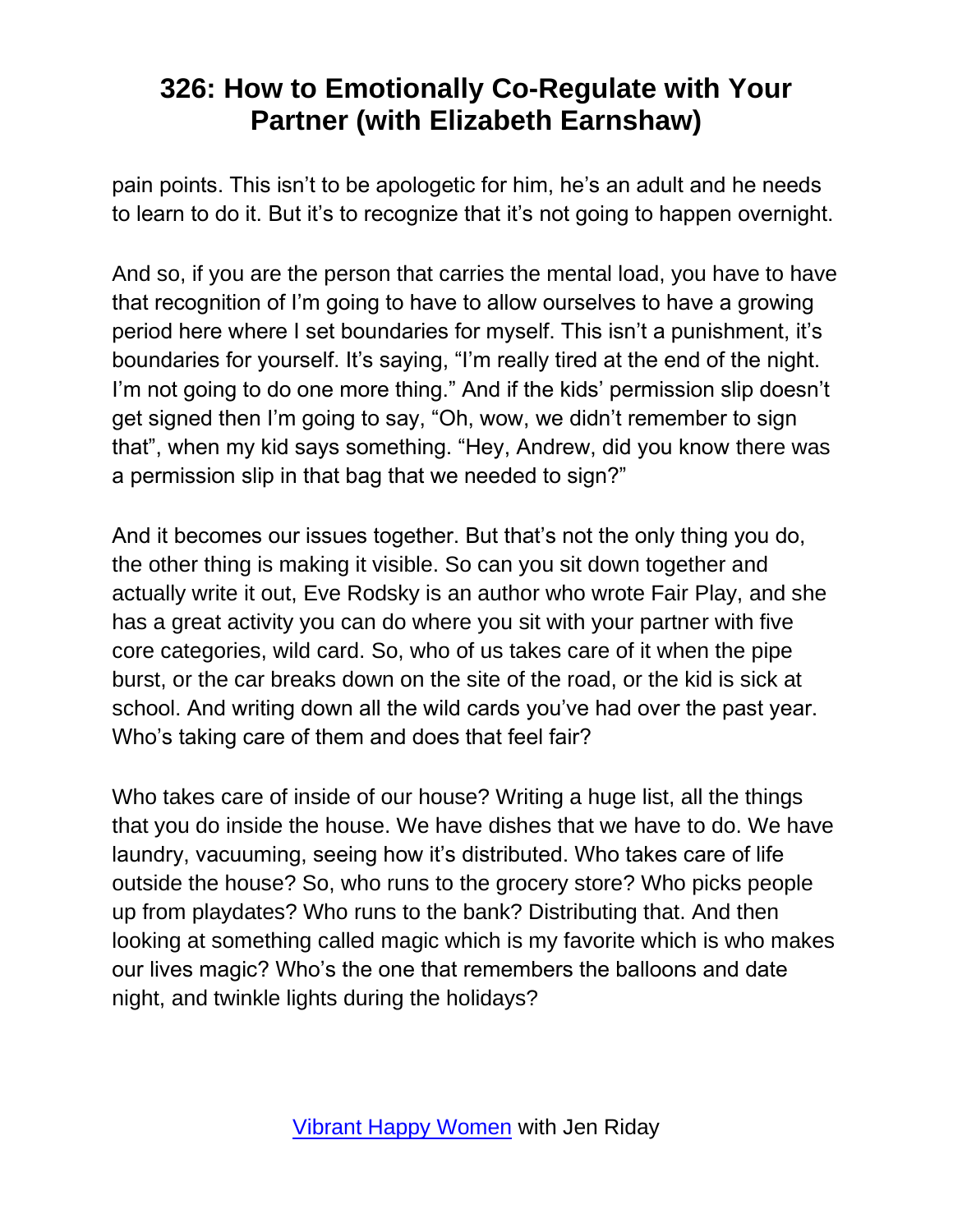And seeing how it's distributed. Sometimes you might be surprised, and you might be like, "Wow, my partner actually does a lot more than I was giving them credit for." And sometimes you might be appalled, and you might have to distribute it differently. In my marriage, we went to a counselor after my son was born and we were appalled. My husband was even like, "Oh God, this is really bad. I need to be doing more stuff."

Jen: And I love that. You're a therapist yourself and you went to a counselor, I think it's so essential to have these containers where an expert holds space for us to discover things about ourselves, so I think that's great. Well, that's fascinating. Magic, I never thought about that. I used to be all the magic.

Elizabeth: Did you?

Jen: But now as I've become tired, I'm a mom of six, so this year I said to my husband, "I'm not helping with the Christmas tree." And I just said it and he just did it. And it was fine. I adjusted a few things secretly after he went to work the next day. But he can do magic, I just didn't let him before.

Elizabeth: He can do it.

Jen: And I notice a lot of women will complain about their partner not picking up the slack. But I think they're missing the essential step of you have to stop and let it drop. And we can't just hand them the ball sometimes. You have to let them pick it up. I don't know about your husband, but my husband doesn't love when I assign him things to do. But if I drop it, if I say, I'm not doing it, then he has the choice in the matter, and he'll pick it up most of the time anyway.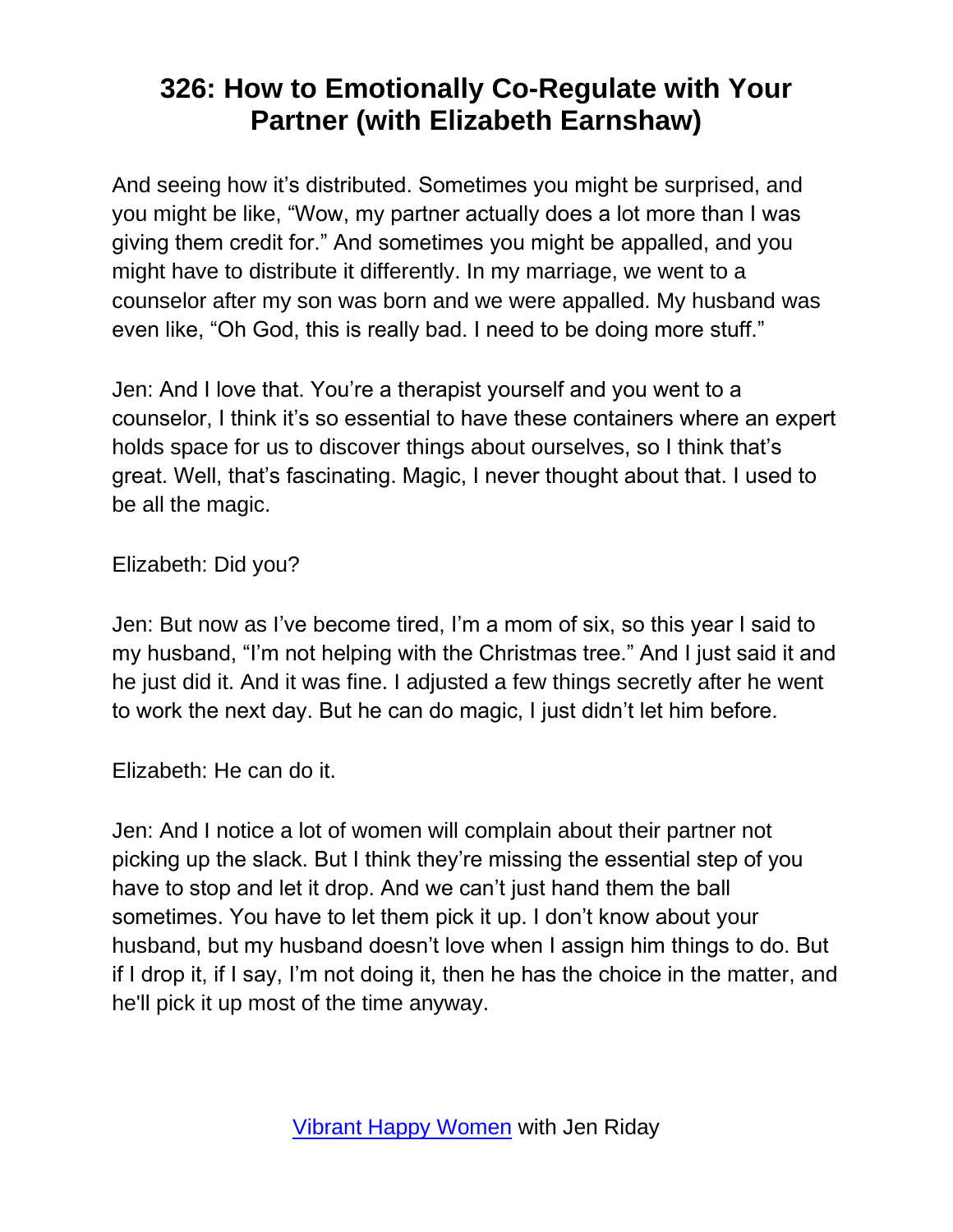Elizabeth: Interesting. That's what my husband does as well. When I have just made, I don't want to say a hard line because that sounds aggressive. But when I've said something like, "I'm not going to get the mail out of the mailbox anymore." Guess what? It still gets out of the mailbox.

Jen: Isn't that cool? Yeah.

Elizabeth: It is cool. It might be a few days' worth, but it comes in the house at some point.

Jen: Exactly, yeah. Does it make sense to try to divide tasks on who likes doing something more? I mean how do you decide who does what?

Elizabeth: Yeah. So, I think there is a few things to think about. One is definitely who likes doing it. So, research has shown it doesn't need to be equal, it needs to be fair. So, the fair word is about who likes it and who can. So, I love magic at this point in my life. I would actually be very annoyed if my husband was like, "Honey, to take it off your plate, I planned a whole birthday party." I'd be like, "You've just broke my heart. I want to plan the birthday party." So, I like it right now. I want that.

So, if we sat down and we looked at our tasks I feel like it's fair. And that when he wants to be a part of it, I want him to be a part of it, of course. But I'm so happy doing it, it's so fun for me. Now, you want to look at what you like of course. But there also might be periods of time and I think you gave a great example of this, where you not only like it, you love it. I get the sense that you love the Christmas tree. But you can't do it anymore and you can't do it because you're tired, you're sick, work has changed, your body has changed, any of that.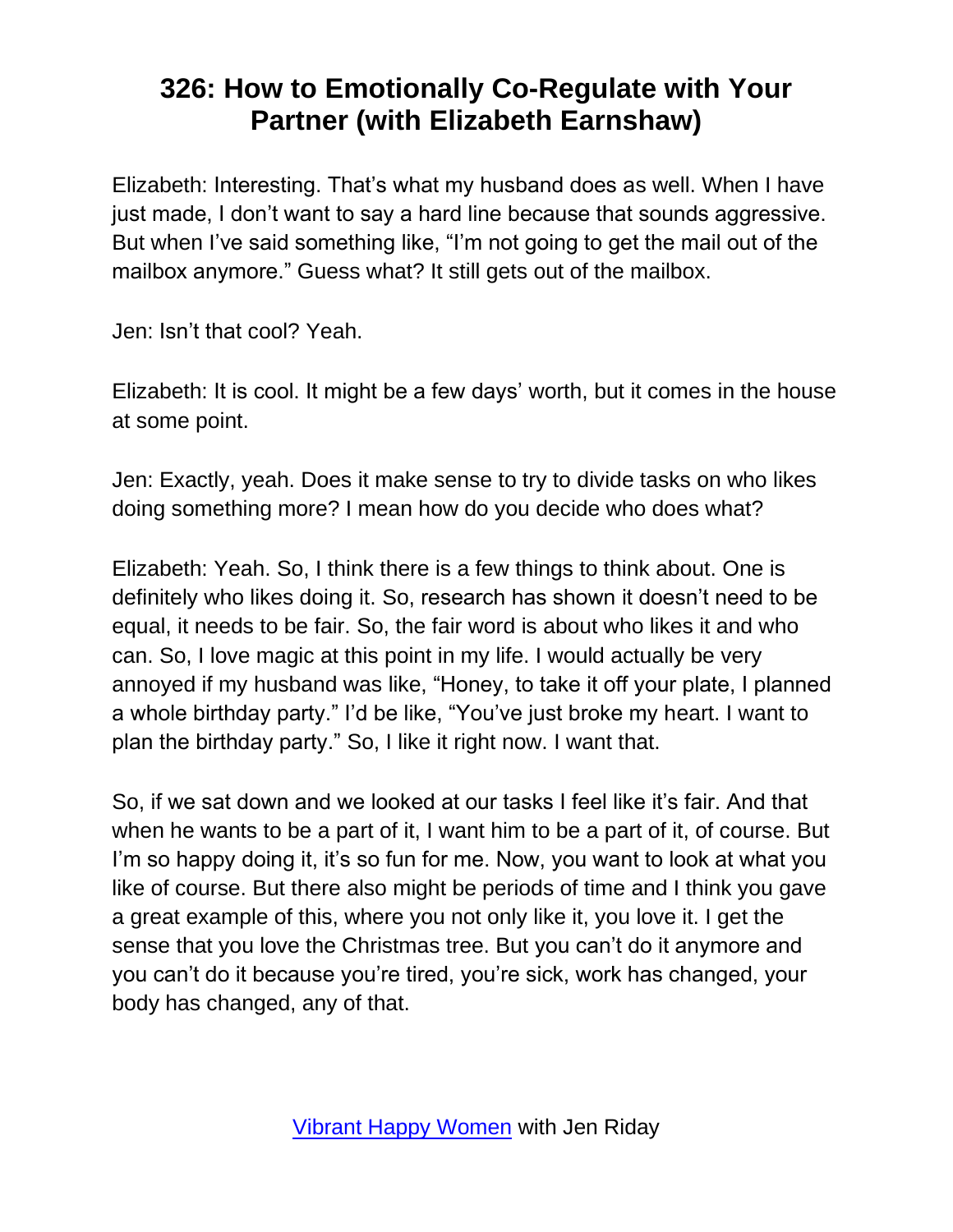And so, these things can also change quickly. Next month I might say to my husband, "I love usually doing the beach trip, but I can't do magic in the beach trip, can you please do all of the reservations? I'm so tired." So, being able to negotiate this regularly, but it mostly falls into what can you do and what feels fair. And being able to dance around those two things together.

Jen: Yeah, that's so interesting. So, it sounds like it's a conversation we need to continually be having, analyzing, assessing. I used to do all the shopping and cooking when I was more of a stay at home mom. And then when I started working outside of the home, we had this conversation, and my husband was all about the groceries and the cooking. And sometimes I'll want to edge back in there, I want to cook sometimes. And my kids, it's so funny, they forget, I cooked for 15 years. They believe now that I'm not a good cook.

Elizabeth: Oh my gosh. You're like, I literally did it for over a decade.

Jen: Yeah. I taught, every recipe that dad cooks, I taught him. They just stare at me like it can't possibly be true.

Elizabeth: Oh my gosh, that is so ridiculous.

Jen: Yeah, so it's so funny to change kind of how you do things and be flexible. I love this opportunity and I'm curious to see how my kids play things out. Another thing I don't do is sew. And if anything's ripped, I'll say, "Find dad. I don't care, I'm not doing it. Find dad, see if he'll fix it." And he'll usually figure it out. I love this.

Elizabeth: That's great.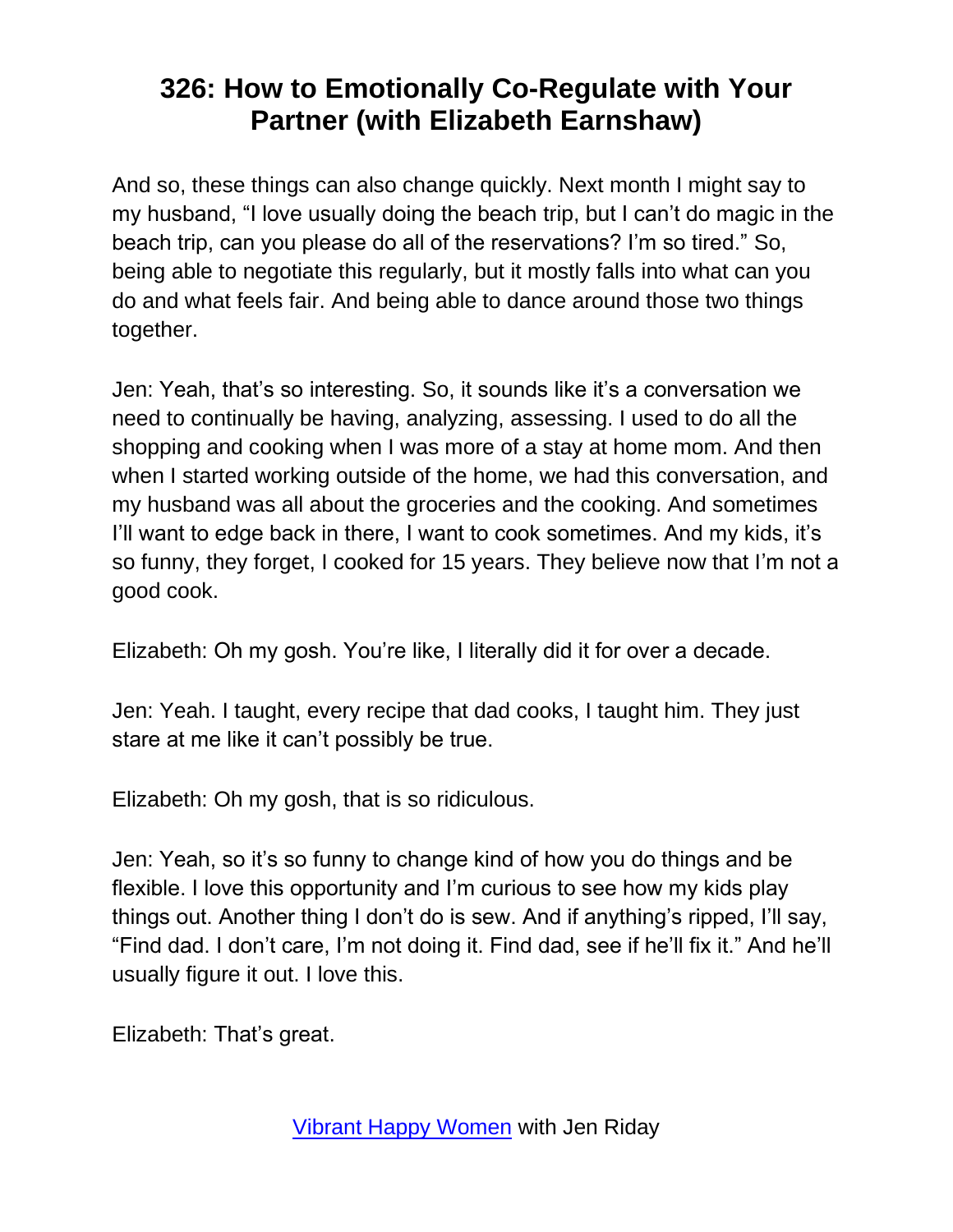Jen: Yeah. So maybe my sons will sew for their kids as well.

Elizabeth: Yeah. And I mean I think that's where this shifts. I think it's going to be very different even in 10 years from now. Similar thing, I used to be the one that did all the drop-offs and pick-ups for everything. And it changed during the pandemic. My job became more demanding, and my husband's became less demanding. And he does all of the drop-offs and pick-ups. And my son doesn't even remember that I used to really kick my butt to do it because I had to – this was when I was still driving into an office at 6:00am getting him up.

And he's always like, "Is it the daddy who usually does the pick-ups? I can't wait to be a daddy and pick up my kids from school." And I'm like, "Yeah, exactly, you will be a daddy that picks up your kids from school."

Jen: That's so, so great. I'm still waiting for the day when I hear that I want more women doing the auto repairs and all that really manly stuff up. It's not me though, not yet.

Elizabeth: It's me.

Jen: It is?

Elizabeth: I love doing that. Yes, I love it. I like a drill and I've gotten really good at knowing how to drill, where to drill and my husband hates it.

Jen: Really? Wow.

Elizabeth: Yeah, it's a really funny split. He'll try to do it and he'll put a huge hole in the wall. And he's like, "Never mind, Liz, just you do it."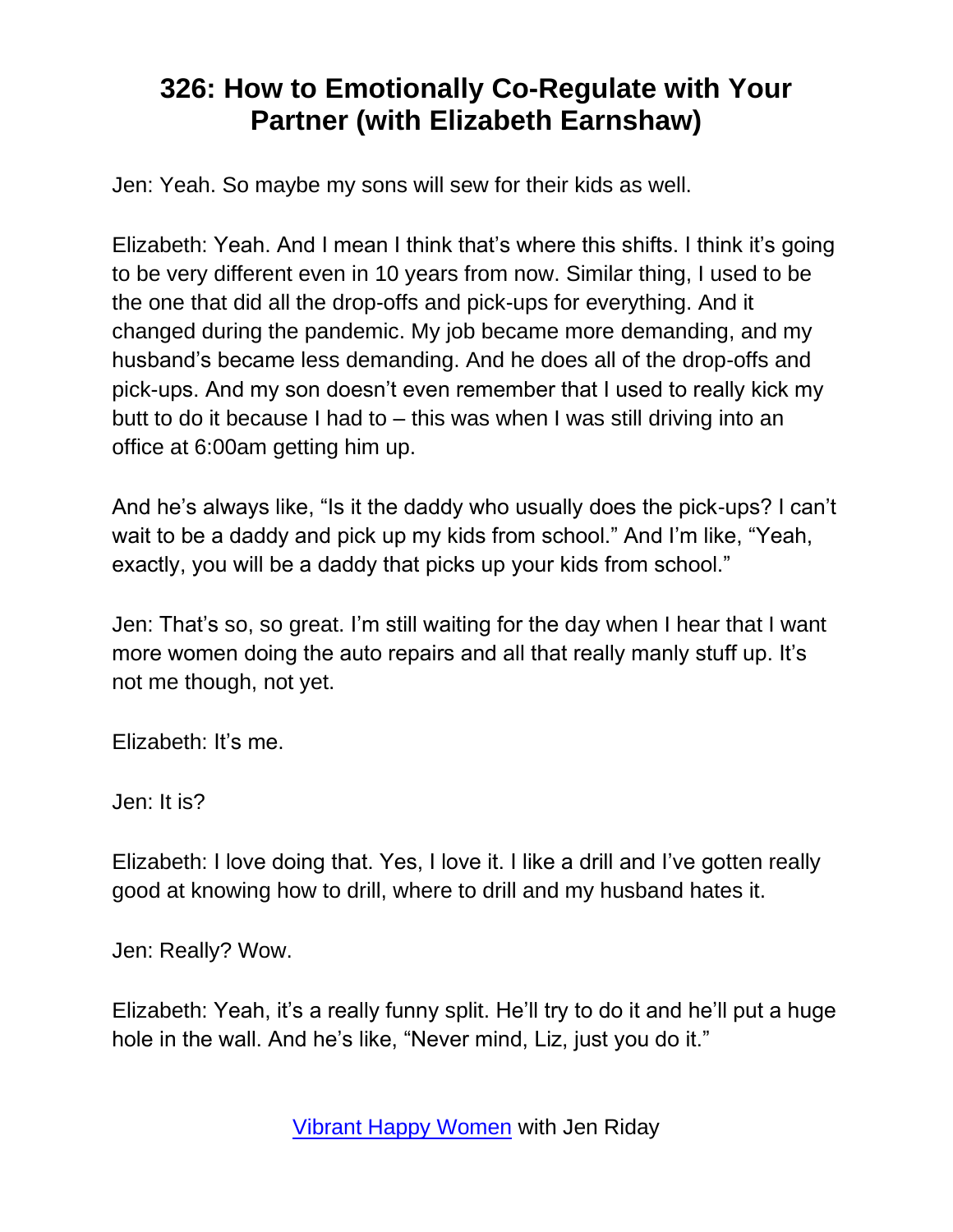Jen: That's great. I love that. That's so great. Well, so that's the one side of the coin, balancing the mental load. Now, talk a little bit about central nervous system and regulating our emotions because that can really play out. You can become critical when you're feeling anxious and tense. You can snap when you're feeling depressed. How do we improve our relationships through regulating our own nervous systems?

Elizabeth: So important. So, I think that people can become really frustrated or even feel hopeless sometimes because they listen to all of these tips for building relationship skills and then it doesn't work in their relationship. So, they'll say, "Well, I tried to say it the way I'm supposed to say it, or I brought it up at this time and it didn't work." And what I'll usually ask them in those moments is, "Well, what's happening in your body?"

Because you could try all of the tricks and all of the books about how you're supposed to express yourself, or the words you're supposed to say. But if your body is feeling dysregulated in those moments, it doesn't matter because it's not going to go in the way that those books say it's going to go. And there is a few reasons for that. One is that because you're feeling dysregulated, all sorts of things are happening in your body. So, your voice is literally changing. It gets more aggressive sounding, no matter what.

Jen: Wow. I didn't know that.

Elizabeth: Yeah. And you can think about when you're upset, no matter how nice you try to sound, it doesn't sound nice and it's because your mouth is tense. So, you're saying things out of a tense mouth and your throat is closing up. It kind of makes sense in an evolutionary sense. I'm overwhelmed, back up. It's our bodies are trying to make us protect ourselves. And so, if we're stressed out, what we call flooded, all of these hormones are being released in your body.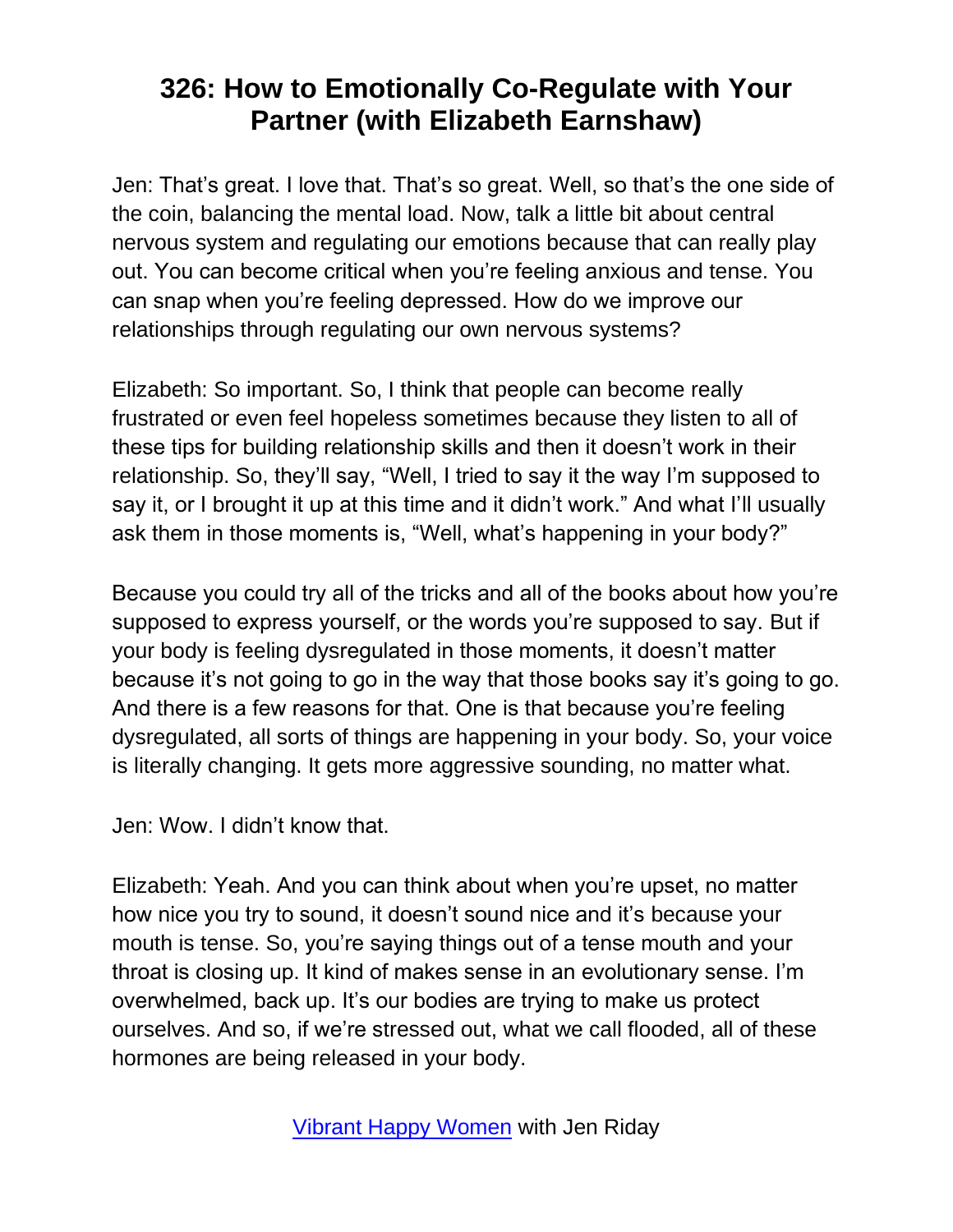And those hormones, you might be saying nice words like I feel really sad but your voice, the way that your face looks, and then your ability to engage with whatever comes back at you is not going to be relational anymore. We begin to lose our relational skills the more and more overwhelmed, and stressed, and threatened we feel. I'm not talking about somebody's physically hurting you threatened, I'm talking about there's an end game that you want, and you feel it's not being heard.

Something's been triggered in you from the past that was threatening, and your body is experiencing it that way. You start to actually lose a lot of your brain capabilities. So, the first to go are your ability to be curious. So that's why when people are angry they're not able to say, "I'm mad but I can hear your perspective and I want to hear what you're saying, can you let me know?" They're not doing that and if they are it's a got you, question. But didn't you say x, y, and z, and it's not going to go anywhere.

We lose our ability to be affectionate, then in an evolutionary sense it makes sense. If you feel threatened by a tiger, you're not going to hug them. But when you're in an argument with your partner, sometimes it can be helpful to be able to reach over and take their hand and say, "I know we're disagreeing, but I love you." But you can't do that if you're flooded. When you're flooded you're not able to process in the same way.

So, a lot of people will notice that they can't get the words out of their mouth. It's at the tip of their tongue and then they walk away, and they say, "There was 20 other things I wanted to say but I didn't express them." And that's because your brain is slowly turning off all the way to your brain stem and it's just doing the things to keep you alive. So, if all of this is happening and you don't know what to do to regulate your body, it's going to be really hard for you to navigate conflict because of the way that you're going to engage with it.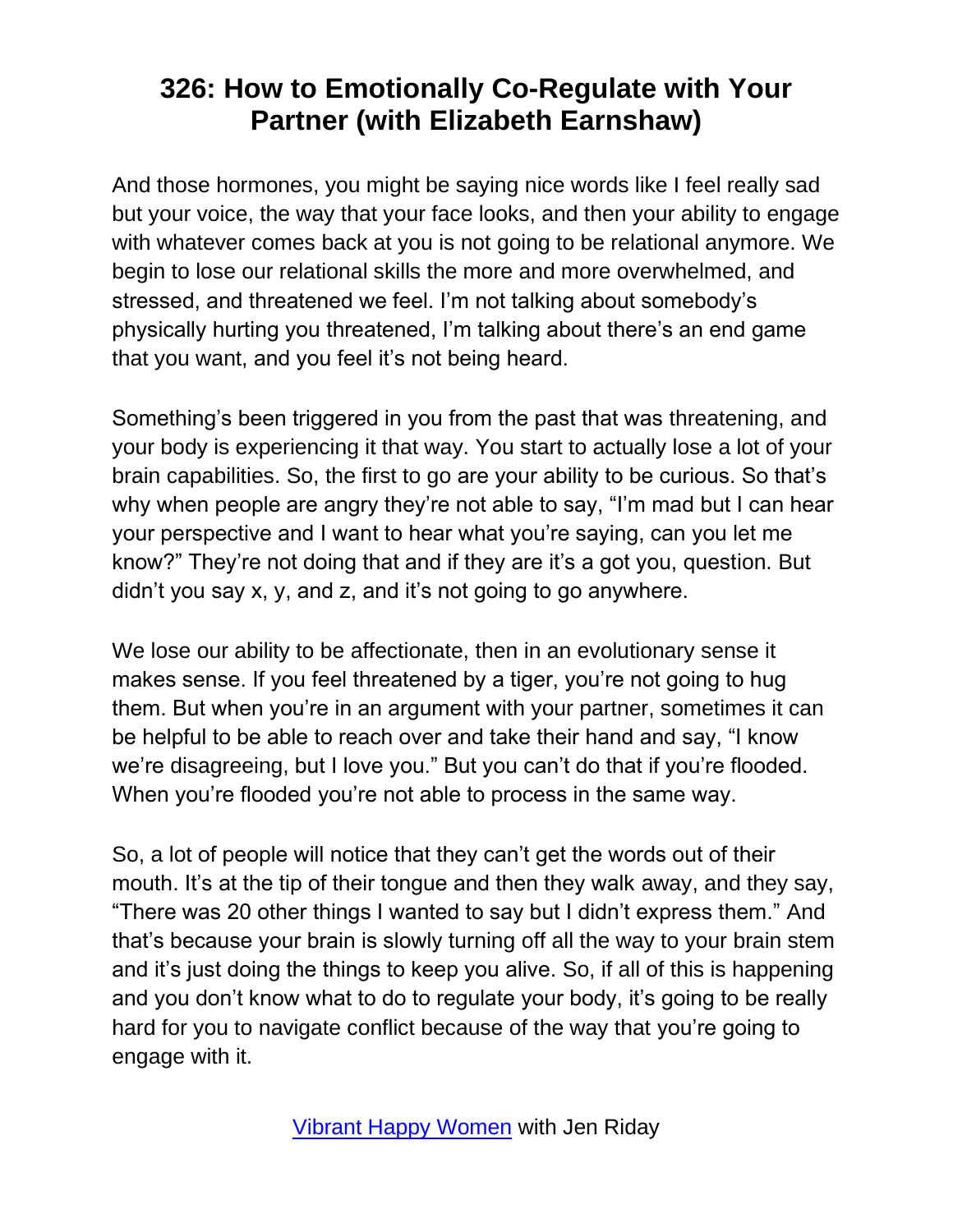The first step is learning, what is happening in my body. So, your heart rate is probably beating really fast. Your muscles are tensing. Your brain is speeding up to keep you alive while closing off brain resources it doesn't need. So, I'm going to keep the heart going, I'm going to keep their muscles going, I'm going to keep their nervous system going. But I'm not going to have them have a sense of humor, that's going to go out of the window. So, it starts to close all of that away. And you will start to get either high energy or shut down.

And if you can begin to recognize these in conflict the only skill you need in those moments is to be able to say, "I've got to take a break", that's it. You don't need to keep talking. You don't need to do anything. I've got to take a break, I notice my heart is racing. I notice my mouth is getting dry. I notice I can't even look at you. I keep looking away to soothe myself and I'm not hearing what you're saying. I need to take a break.

The other reason this is important is not just because of how it's impacting you. But human beings are fascinating in the fact that they either dysregulate with each other or coregulate with each other. So, I could say not a word to you right now. And if I was dysregulated in my body, our interaction would be different than it is at this moment. You would feel it somehow and you would walk away from our interaction saying, "That was kind of weird. It wasn't going smoothly." And you and your body might start to feel more dysregulated and uncomfortable.

And I think all of us have had those experiences where it's like, why did that conversation go really well and then this other conversation didn't? But I entered both of them the same. But I left them both feeling very different. We pick up on very subtle cues that somebody is dysregulated in their body. So, if I'm coming to you and I'm really upset about something and I'm not able to take deep breaths and slow my heart rate you are going to then feel that and react to me.

[Vibrant Happy Women](https://www.jenriday.com/podcast/) with Jen Riday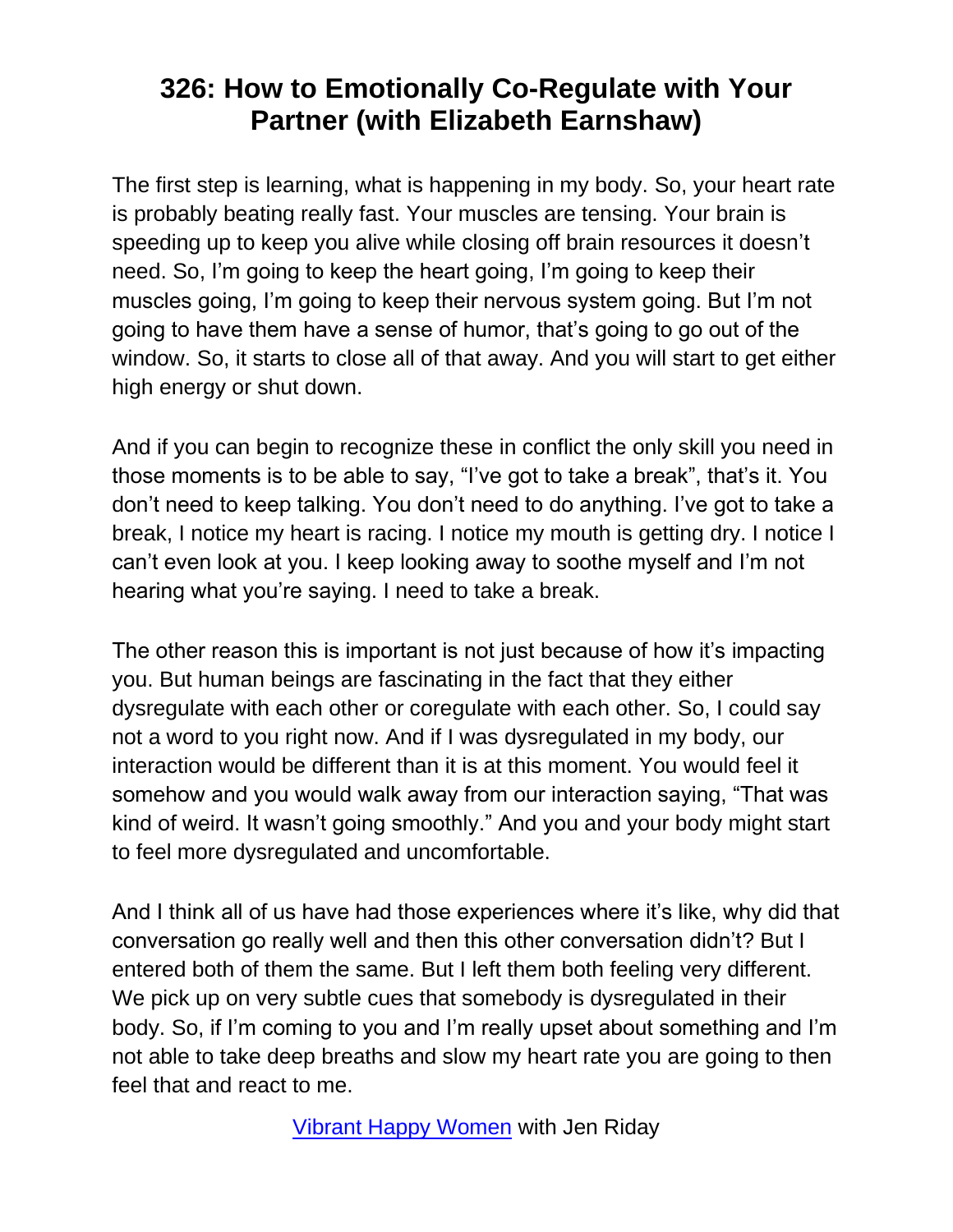And we see this all the time with the mental load stuff even, partner comes home from work, they are stressed out, somebody says, "How was your day? I really need help. There is 80 things going on in the kitchen." And then the other person says, "Whoa, I just walked in the door, why do you have to act that way?" If one of those people, just one could have said, "My body feels out of control right now. I'm not going to say anything." That interaction could have been different. So that stressed out person comes to the door, "You need to help me, put down your purse."

And the other person says, "My body feels out of control, I'm going to make my voice really quiet when I talk to my partner and I'm going to say, "I'm just going to go to the bathroom, and I'll be right down."" Just doing that, not only soothes you but it also soothes the other person's nervous system.

Jen: So coregulation, what an advanced thought about how marriage could be. I mean I think we've spent decades focusing on how everyone should behave and it's now you're taking us to the next level which is how do we regulate and then let's do the rest after that.

Elizabeth: You just said it so beautifully. We spend so much time talking about behavior which is really important. I truly believe in fake it till you make it. So, it's like you've got to have some behaviors that you can try on and practice, and things change. But it does not matter if you're not coregulating with each other because your bodies will be in control. Your bodies are in control before any cognition that you have. And so, if you're able to soothe your body, that's so incredibly powerful and almost come naturally after that.

Because if you're in a calm state you can have a sense of humor and laugh at how ridiculous your lives are together. You can reach for each other's hands. You can say, "Oh my gosh, you've brought this up before, I love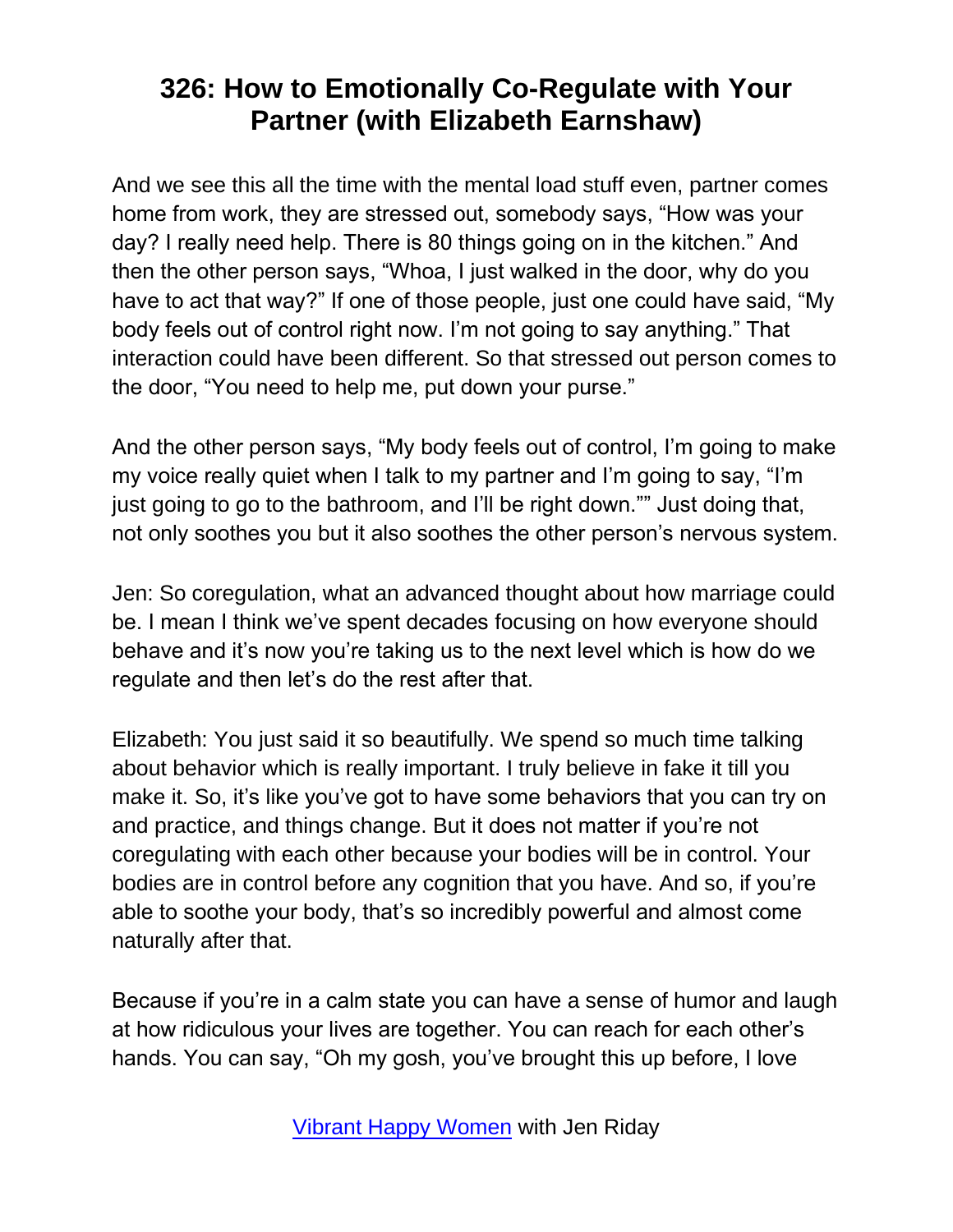you, I'm going to listen to it again." But you're able to sit with each other. But you've got to be able to manage your bodies.

Jen: So, this kind of brings John Gottman's four horsemen of the apocalypse to my mind. So specifically, I think the order that they are usually listed is criticism, defensiveness, stonewalling and contempt. I don't know which order they go in.

Elizabeth: Yeah, you've got it.

Jen: Okay, so defensiveness seems to be a strategy people have when they are overwhelmed and that's one of the predictors, high predictors of divorce. How do we kind of combat that defensiveness in ourselves and maybe not for our partners but to help, how does that coregulation work with the defensiveness piece? It seems to be related somehow.

Elizabeth: Yeah. So, all four of them certainly happen because we're in dysregulated states. And they also create dysregulated states. So, if you were defensive and calm you're going to make yourself more dysregulated anyway. And you're also going to dysregulate your partner. So as just a quick refresher, defensiveness is when someone brings us a complaint and we then block it out by doing a whole bunch of interesting things. So sometimes defensiveness looks like saying, "Yes, but." Sometimes it looks like playing a victim.

You're always so mean to me, why do you keep bringing this up? Sometimes it looks like counter complaining, I'll do the dishes once you clean the car. Or you say I'm not affectionate, but I would be more affectionate if you weren't such an A. So, we counter it. Sometimes defensiveness is overexplaining which personally for me is so hard to deal with when I hear someone overexplaining. I'm like, "I don't need all the

[Vibrant Happy Women](https://www.jenriday.com/podcast/) with Jen Riday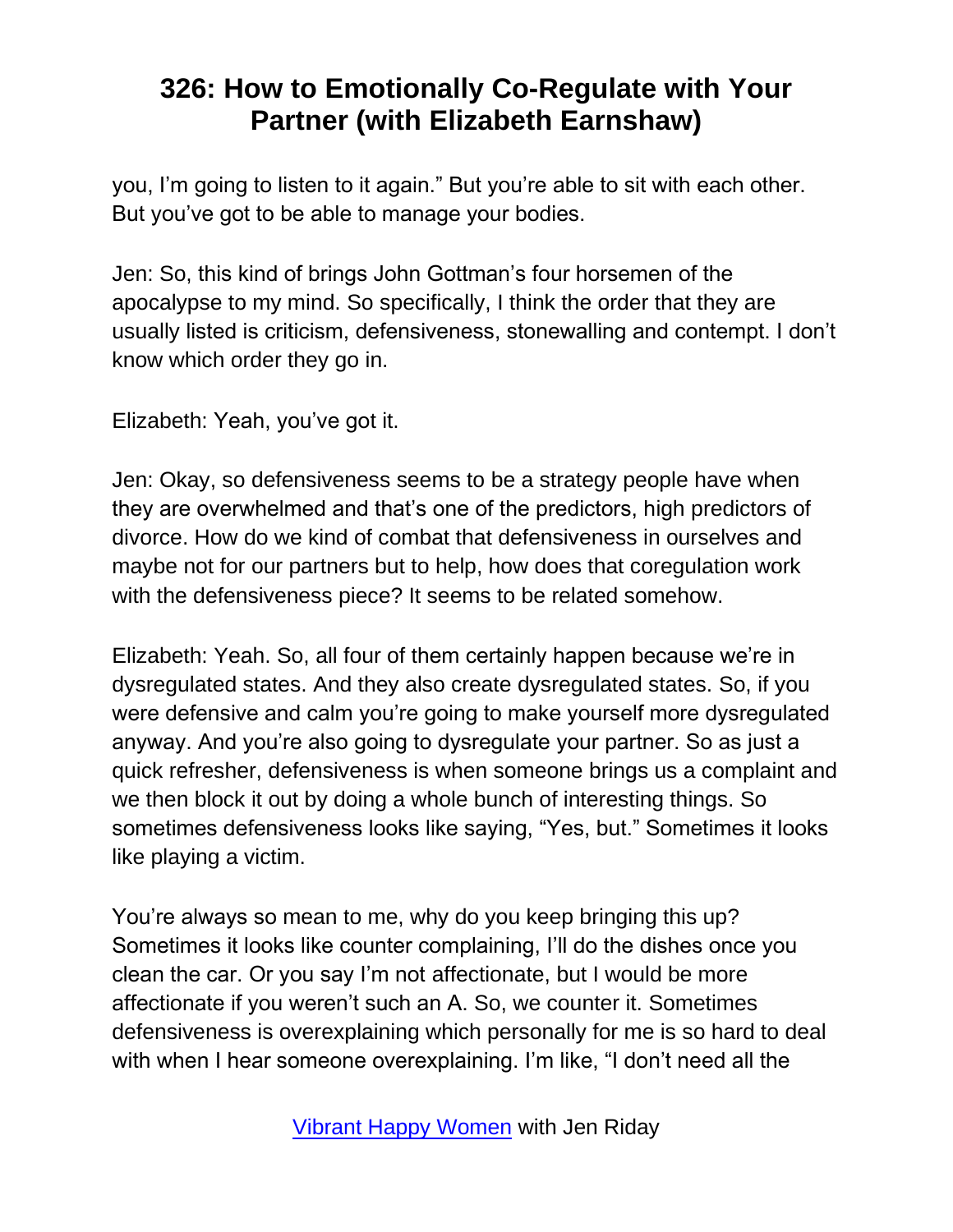details. I was just bringing one thing." But that's a normal and common response.

So, it's saying something like, "Well, I know I was late, but I was in the car and then when I was in the car I stopped at the 7/11 and I had to call so and so. And also, you didn't tell me exactly at this time. And let's look at the text messages." And so that's another form of defensiveness. Now, there is a behavioral thing that we need to do with that but there is also an emotional and physical thing that we have to do with that. Because if you're not letting somebody in with their complaint there's probably something going on with your body.

It automatically triggered maybe a shame wound which starts, that's threatening. So, everything we can track it back to threat, but it starts with something. Being ashamed is threatening. I don't want somebody to think I'm bad. I don't want somebody to think I don't care about them. It's normal as a human being to want to kind of protect your honor and to stake a claim that you're good. And so, people get defensive to prove that they're good. You might get defensive because maybe you truly can never do anything right in the relationship. Maybe there is a constant finger pointed at you.

And you've got to a point where I'm not going to deal with this anymore and I feel angry. I feel threatened and I feel angry. And so, my anger is coming out as blocking this out. Now, that all makes sense and it's not going to get you where you want. So, if it's a shame wound and it's, I feel bad, and I don't like people thinking I'm bad so I'm going to hide behind it. How can you work on knowing that it's normal for humans to not be perfect and that it's very healthy just to take responsibility for that? And the behavior then is being able to say, "You're right, I am late."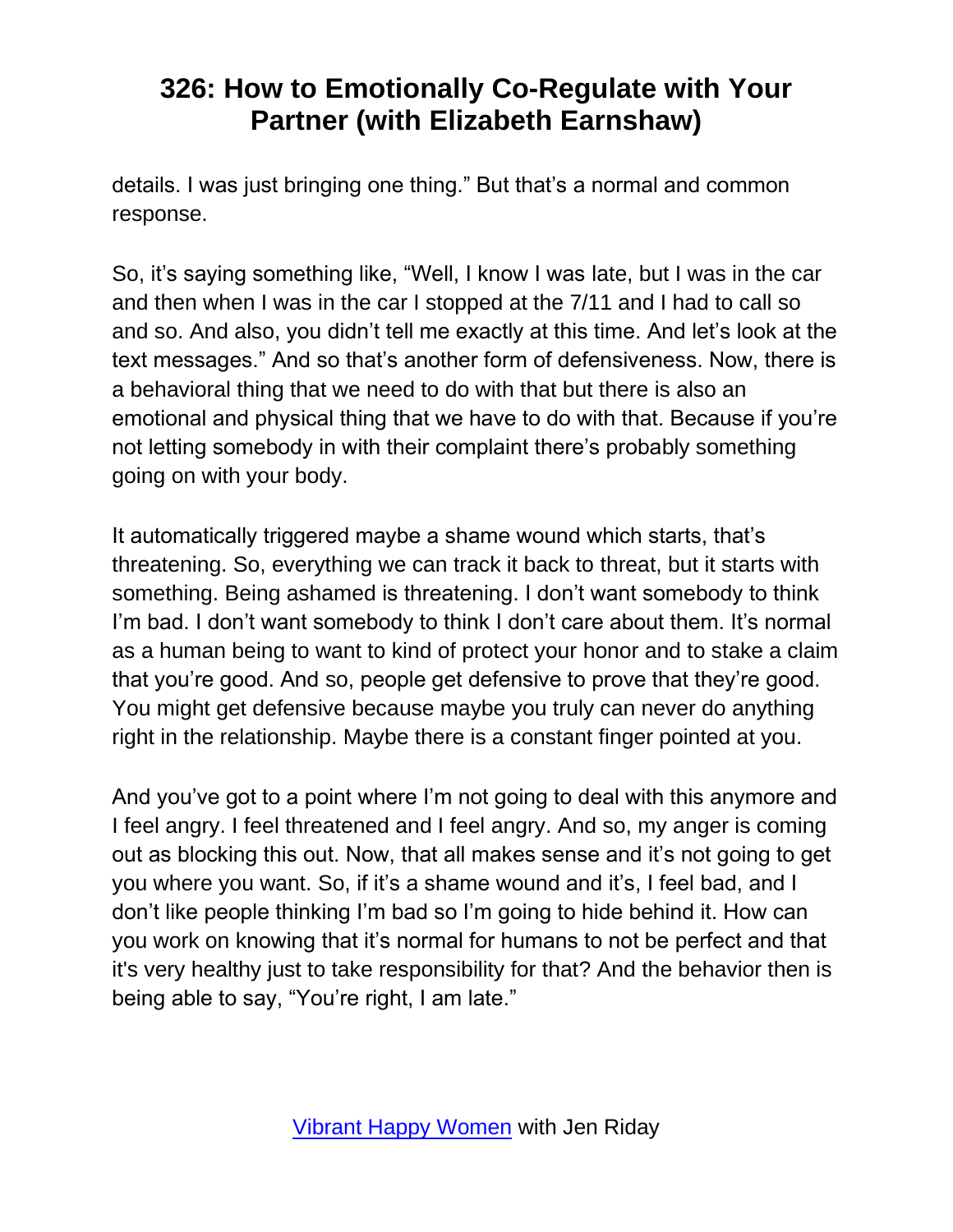Or, "You know what? I could have done a better job at checking the text you sent. I definitely did not see the time. That's on me. I didn't really look at the message", period, that's it. If it's the anger wound because you really are in a relationship where someone's just always picking on you then how do you set boundaries? It might not be that you take too much responsibility in those moments. It might be that, you know, Gottman talks a lot about the antidote to defensiveness is responsibility taking.

But I also think there are moments that I have seen where defensiveness does come from non-stop criticism. And it doesn't really necessarily help to go, "You're right, I suck all day long, all the time." But it also doesn't mean you have to become that way back. And what you can do instead is you can kind of ground yourself by breathing and calming your body. And then saying, "I need to have a line here.

I'm really happy for us to figure out how to do x, y, and z, and you can't come at me all day long. Let's find a new way to talk about this because if you bring it up in the middle of my workday, I'm not going to be able to be there for you so can we talk about it later?" So having boundaries is an antidote to defensiveness too.

Jen: That seems huge. Yeah, one boundary I have kind of been playing with, with that kind of thing, with one of my kids in particular, sometimes my husband is, "Thank you for that feedback, I'll think about it. Do you have anything positive you want to share right now as well?"

Elizabeth: I love that.

Jen: And they look at me like, positive, what's that? And it does grease the wheels and then they'll, "I like your hair today." They're trying, but it does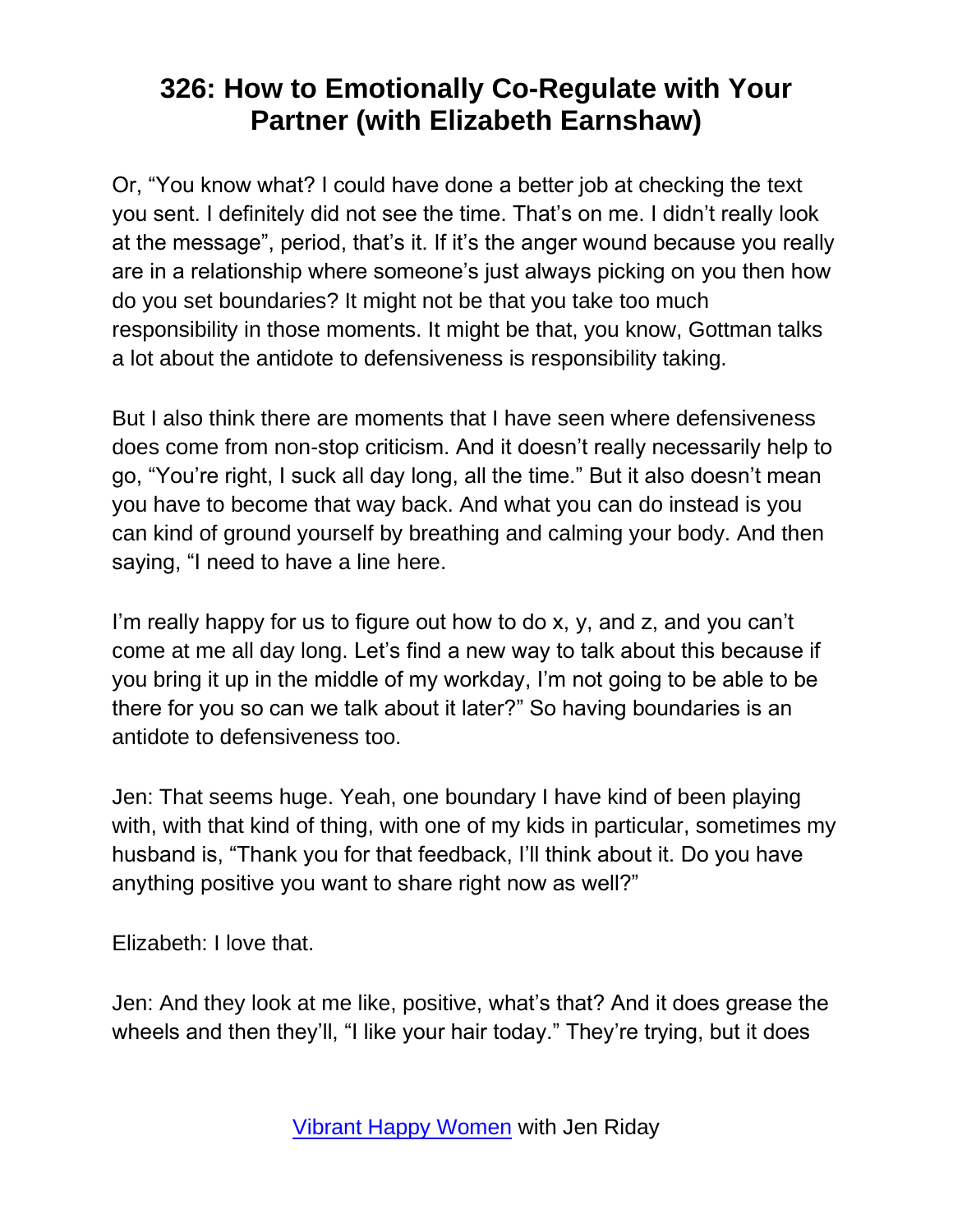kind of help me meet a need there to have the positive interaction, so I love that.

Elizabeth: I love that. Yes, talking about the need. It's like, yes, I can totally hear that I upset you and I'm really glad that you brought that to me. And I really need to know how am I shining for you. What am I doing right? Because it's very hard for me to hear again and again that I'm not doing it right. And it of course is going to send you into a dysregulated state if you never feel like you're doing anything right and your partner's not showing appreciation. And if you have a highly defensive partner, that's really exhausting.

What you can do on your end though is check in with yourself. How am I bringing things up? So, this goes back to coregulation. Am I bringing them up in a way that is respectful, that shows that I still value and like them as a person? Honey, I made all this dinner and you showed up 20 minutes late. I feel really frustrated about that. That's an okay complaint. It's different than you're such an a-hole and you're always late, and you never care about us and I'm done making you dinner. So, can you bring it up in a way that tells the other person you're not going threaten you, I am just telling you?

And then also, can you check with yourself, do I express as much gratitude and appreciation as I do complaining? And if I don't, I need to do that more so that my partner has space to actually receive my complaints.

Jen: So, a compliment sandwich, the compliment then the complaint.

Elizabeth: Compliment sandwich.

Jen: Then the compliment. That's so fascinating. So, I have what I would consider a highly defensive husband. He might say the same about me, I'm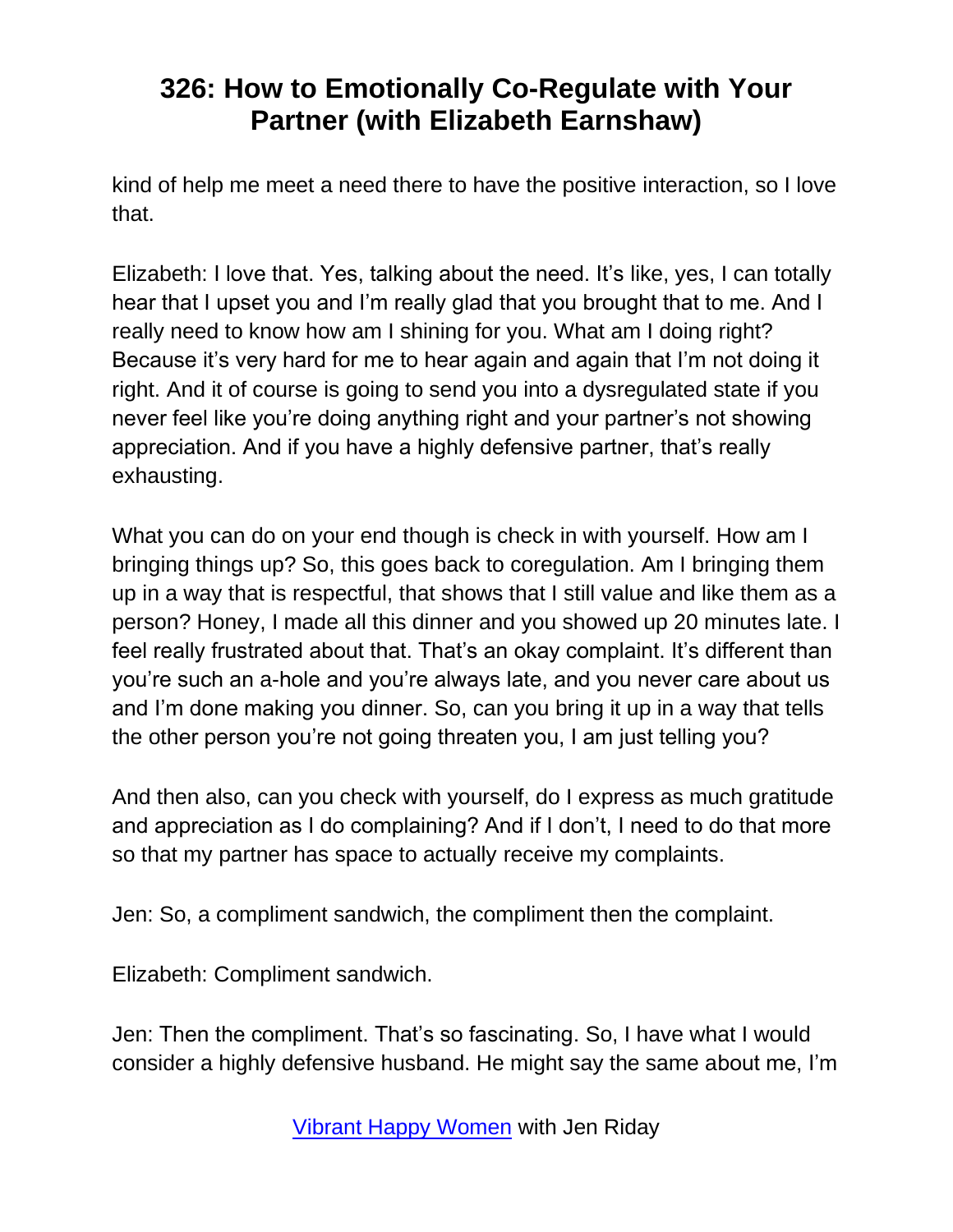not sure. But my belief is that he's highly defensive due to past trauma with his own mother. I think there is some projection that goes on that he's not aware of. What are some strategies to help a partner coregulate when they're really quickly defensive even when you're doing all the things you're supposed to do behaviorally?

Elizabeth: Yeah. That's very common and it's a common dynamic to have somebody be defensive and the other person be the one that has to bring up the stuff. And it's challenging, we have that in my marriage too. And something that's been helpful to me, and I have seen has been helpful to others is owning what you're seeing. If you know that person really well, if you know what the wound is, so going back into, let's say it's a shame wound. Your example was it's like a trauma wound.

Narrating out loud that this isn't the same. I'm not saying you're bad. I literally am not saying you're bad. I love you. I am saying I need your help.

Jen: Interesting. So really spelling it out, first grade level almost, without condescension of course.

Elizabeth: No, being genuine. If you're dysregulated it'll come out as contempt. And this is where coregulation comes back in. If you start to get dysregulated by their defensiveness and I can say from experience, what I'll start to do is I'll see that as yucky. Why are you being a child right now? And that's not maybe the exact words I would use. Maybe I have used something similar though. I have said, "That feels very adolescent to me."

Jen: Yes. Are you 13?

Elizabeth: Are you 13?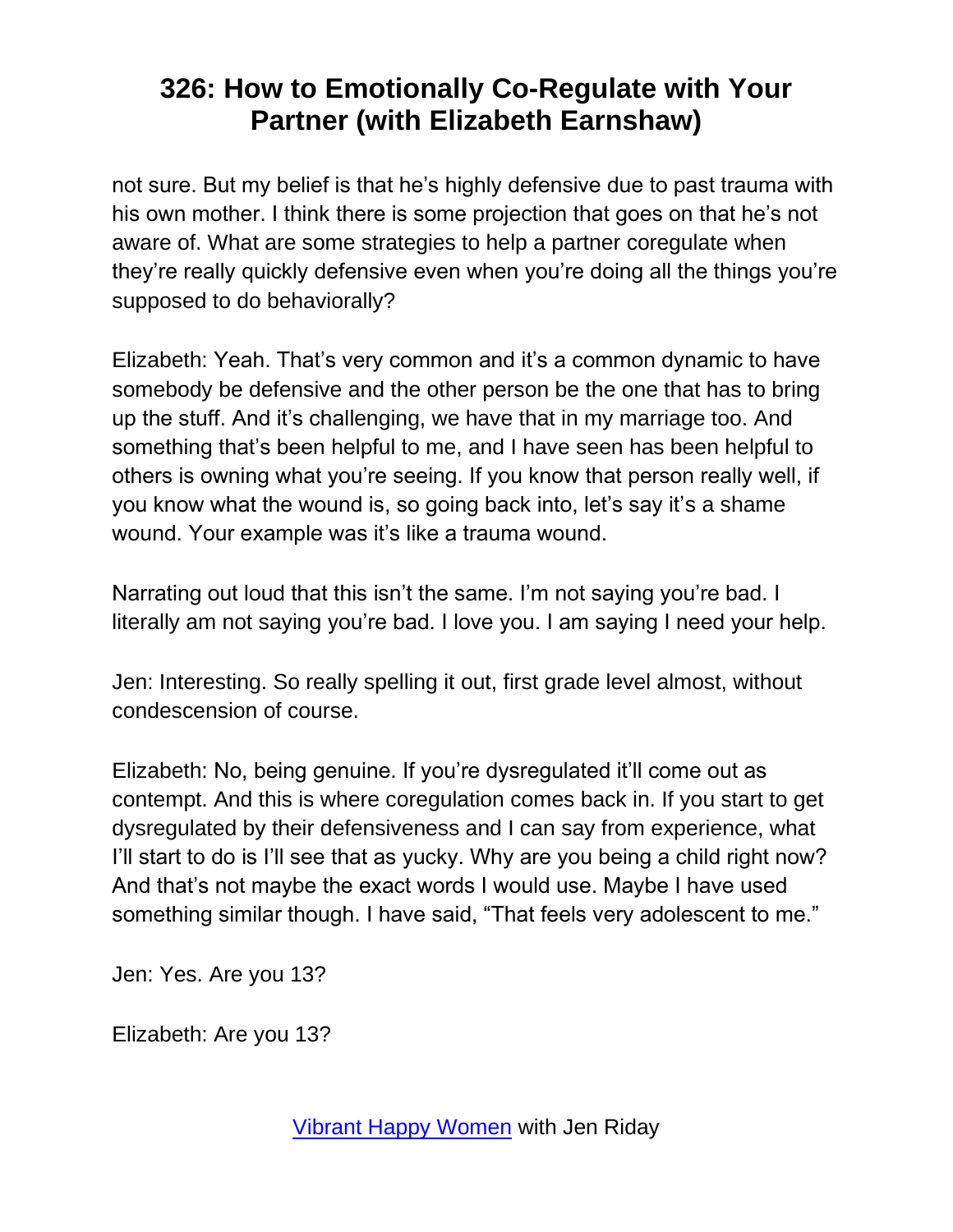Jen: I have said that.

Elizabeth: I have said, "I've brought up a complaint and I thought I brought it up in a lovely way. And I received defensiveness." And I've said, "The way you just talked to me is like a teenager." That's me coming from my own dysregulated place. If I hear somebody talking to me that way, being able to have my own boundary and say, "I hear that whatever I said is something that's hard for you to hear right now and I want you." I think another powerful thing is saying, "I want you to be able to tell me whatever it is that you're trying to explain right now.

And, not but, and, I need to know that you just heard what I said. And that you're hearing it how I'm actually saying it. I love you. I am not saying you're bad." When my husband gets defensive it often becomes everything's bad. "I do a lot for us." "You do a lot, I know that you do a lot. I'm just coming back to this one thing. And I need you to hear just this one thing, apart from all that other stuff. I know that you do a lot." And so, in order to be able to do that though you have to be in your body.

You have to feel calm enough to do that. If you're not it's better just to say, "I'm not having this conversation right now and we'll come back to it later." I'm like, don't engage, because engaging in a defensive battle, it then makes you have one of the four horsemen where you're going to be critical or contemptuous and it's just going to go back and forth. And one thing I've had to own is as much as I want to tell my husband he's defensive, I'm critical. I'm a critical person. And I need to own that, and I need to take responsibility for the way that I bring things up, or the things that I bring up.

Sometimes I'm complaining about something that by tomorrow was going to be washed off the driveway or something, it doesn't even matter.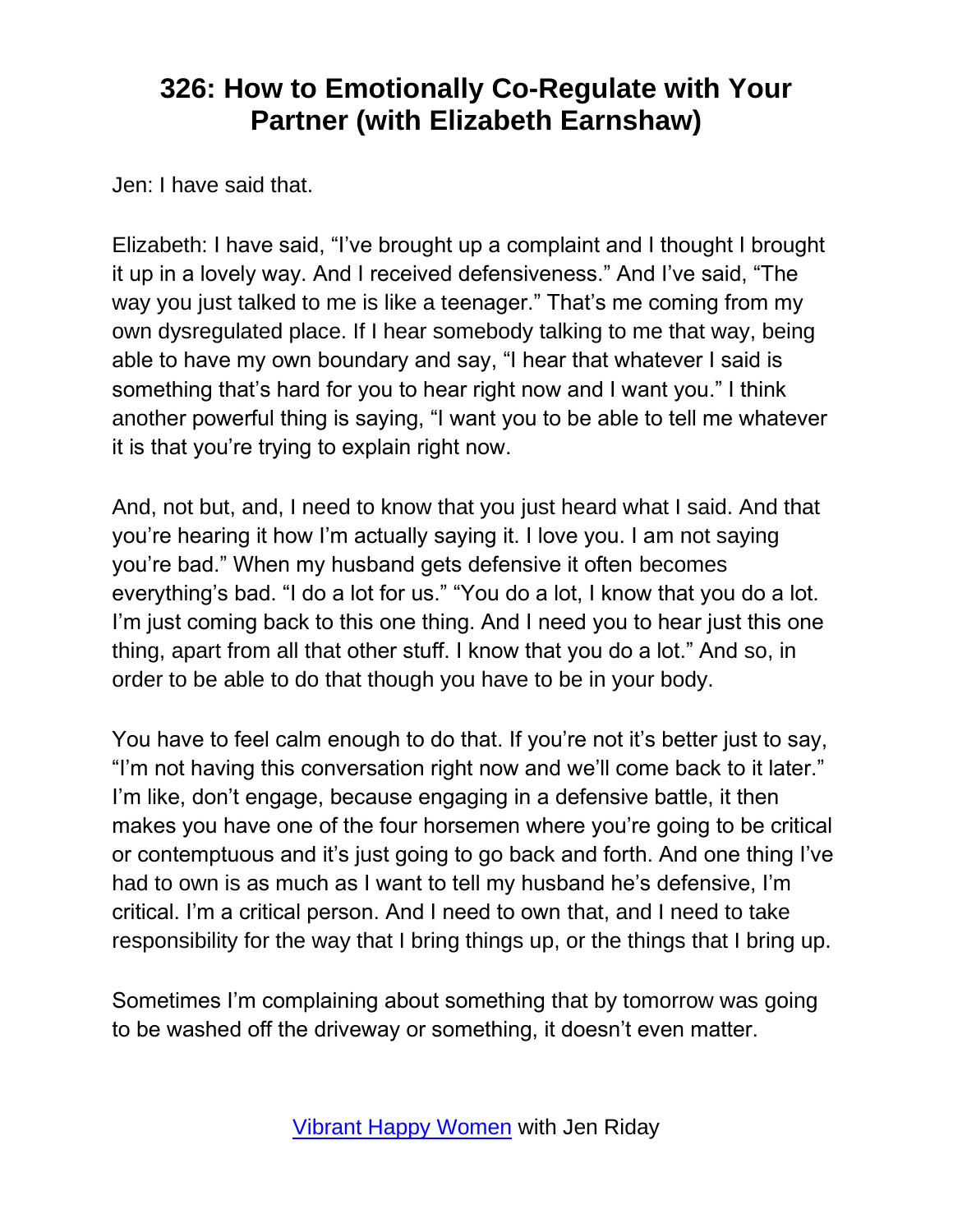Jen: Yeah, guilty as charged as well because I've been, you know, you said, we women have been programmed to see everything. Bringing up all these things we see probably does feel like complaining, even though we think we're being helpful, yeah.

Elizabeth: Well, and we're overstimulated. And all those things are threats to us and so that's why one of the biggest problems in a relationship right now is the mental load because I think that it's causing women to have to live in kind of almost constant threat state of if we don't do this my kid is not going to be able to get into the daycare. If we don't do this our house insurance is going to lapse and then our house is going to burn down and we're not going to be able to pay for a new one. If we do not do this I will get pulled over because the car registration is not accessed.

So, there is all of this threat and then there's partners who are saying things like, "It will work itself out." And we're like, "No, we are very stressed and worried about very real things." And so, I'm not surprised that we're often saying things in a critical way because it's not being processed just as, "Hey, babe, I just need you to help me with this." It's like, "If you do not help me with this next week's going to be horrible."

Jen: Yeah, explaining the consequence so they can connect it, yeah, that makes sense. So, during those moments you find yourself being hypercritical or hyper aroused, what are your personal favorite ways to reregulate your nervous system?

Elizabeth: So definitely breathing is really important. It's our body's natural relaxation system. And most of us don't really do it throughout the day. We get enough oxygen to keep ourselves alive. In modern times though we are breathing into the top of our lungs and moving forward. And so, when you're feeling dysregulated, being able to take deep breaths into your belly,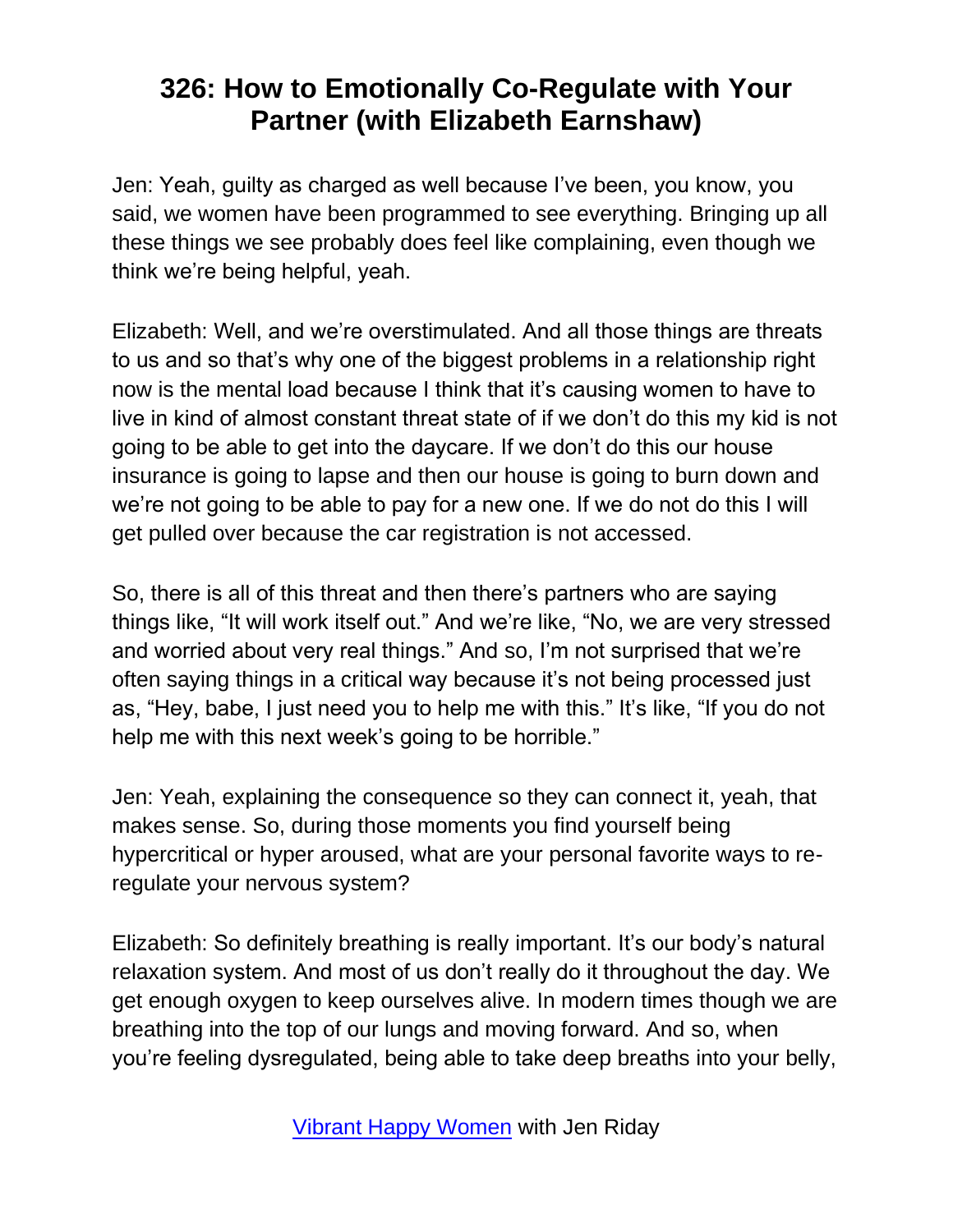you want to actually imagine that as you're breathing it's filling your body up with air so you can actually feel it fill behind your shoulder blades. You can feel the air fill in your lower back and then your belly kinds of moves out.

And you feel like you've become wider as a person because you've just filled up your body with air, that part is really important, slowly breathing out. The other thing that can help you to soothe yourself if you're feeling this way is to recognize that your muscles are automatically tensing. You don't have anything to do with it and that's why you might look aggressive, because your brows are furrowing. Your lips are pulling back. It's interesting, our lips pull back so that we show our teeth which is really a cool way that humans try to look threatening and protect themselves.

But all these things are happening to your muscles when you're upset. And so being able to recognize your muscle groups is really powerful. Squeezing your hands really tight and then letting them go, squeezing them really tight and letting them go, bring your shoulders up to your ears and pull them down. And these are things you can do while you're having a conversation. You can, "Honey, I'm really feeling irritated. I just need a second." And actually, trying to relax your body.

If you tense your muscles and let them go, you're teaching your body that it has control over letting the muscle go. So, if your face is tense just furrowing your brow even harder and then loosening it is really powerful. Another really important thing is being able to separate from whatever the stimulus is that's upsetting you. So, if you're in the midst of an argument it's okay to take a break. Say, "Let's sleep on this, let's take a walk. I'm going to go hop in the shower."

And while you're in the shower or while you're taking the walk, not thinking about the argument. But focusing mindfully on one thing, which might be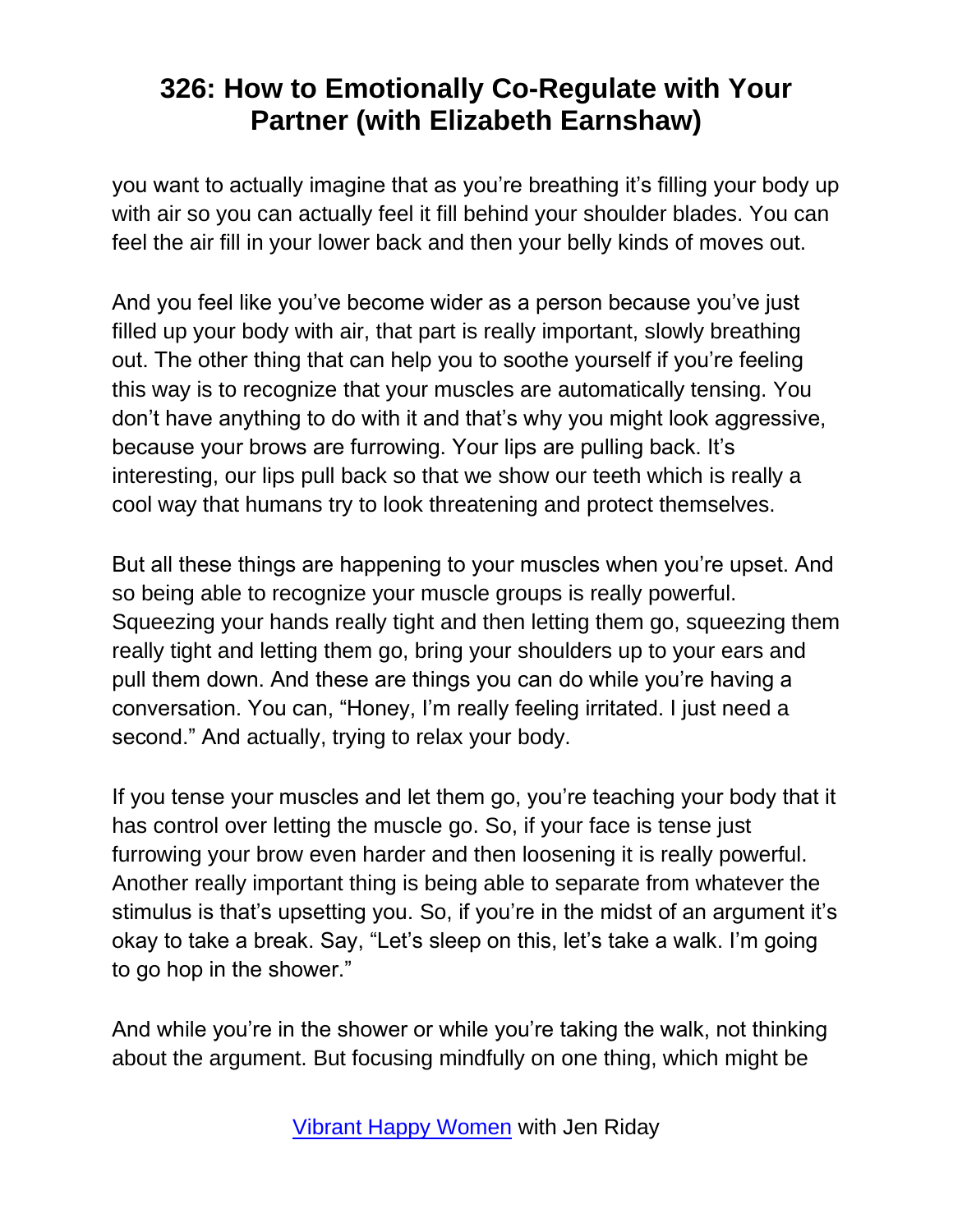the shampoo bottle if you're taking a shower. What can I read on it? What are all the colors on the bottle? What does it feel like? What does it smell like? If you're on the walk, I'm just going to focus on the trees. I'm going to really pay attention to those. We know that it takes about 20 minutes of doing these types of things for a person's body to get back to baseline.

And so, if you can take the break and for 20 minutes you can just focus on breathing and distracting yourself, you're going to be better able to come back and bring up whatever the issue was.

Jen: I'm glad you mentioned distraction because I feel Netflix has saved many a moment in our marriage. Because your mind just stops ruminating and you can – I mean it might not be the healthiest thing but yeah.

Elizabeth: I go upstairs, I turn on the TV. I'm bratty, so I'll be like, "I'm not having this conversation, I'm going to my room." But then I watch TV and then truly, 20 minutes later I'm like, "Why were we having the conversation that way?" We do things differently.

Jen: I love that you're able to be really vulnerable. And you seem to be able to separate that when you're flooded, when you're in fight or flight, and all your adrenalin and cortisol is pumping you can be bratty. And we all can be bratty. And you're not afraid to say it because you know that's your reptilian brain and there's this whole other part of your brain that's a whole different person. So, I love that you don't add the element of shame and you're so real about it.

Elizabeth: No. And the more you can be open about it I actually think the more it changes for you. And something that has worked really well for me and a lot of the couples I work with is narrating it while it's happening. So, I will actually say, "I am so pissed off right now. I'm truly, I truly want to slam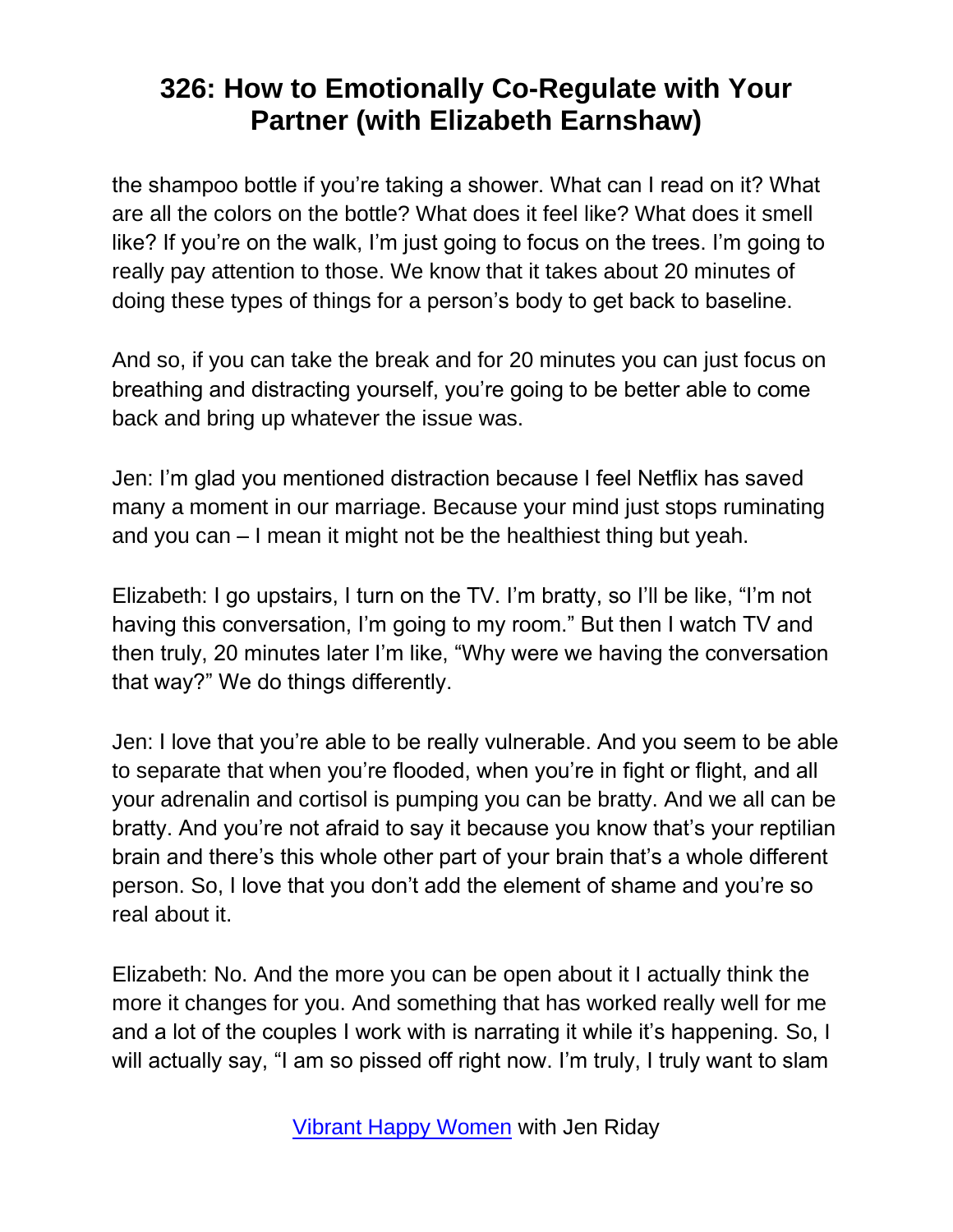the door and be a brat so I'm going to walk away." I will say that out loud. I will narrate what's happening inside for me. And that helps a lot.

And when I've worked with other couples, they'll do the same. They'll say, "I really want to say something mean to you right now because I'm out of control and crazy. I'm taking a walk. Leave me alone." And being able to do that, to narrate instead of go into it, helps your partner also to be like, "Okay. Hands off for a little bit, I'm going to let you be."

Jen: Yeah, wow, that's cool, I'll have to try that some time. Well, this is so awesome. You have a book as well. Tell us the name of it.

Elizabeth: I do. Yes, I have a book, it's called I Want This to Work. And in the book I do talk a lot about what I call hot conversations which are the ones that are taken offline because of our nervous system and not because we don't have the skills. And I also give lots of prompts for conversations that you can have with your partner. And I of course talk about the good stuff too. So how do you maintain a healthy relationship with each other and connect, not just around conflict but connect around fun, and purpose, and your rituals and all of that kind of stuff.

Jen: That sounds great. And what's it called again?

Elizabeth: I Want This to Work and you can get it everywhere books are sold.

Jen: Okay. And if people want to connect with you online, where should they go?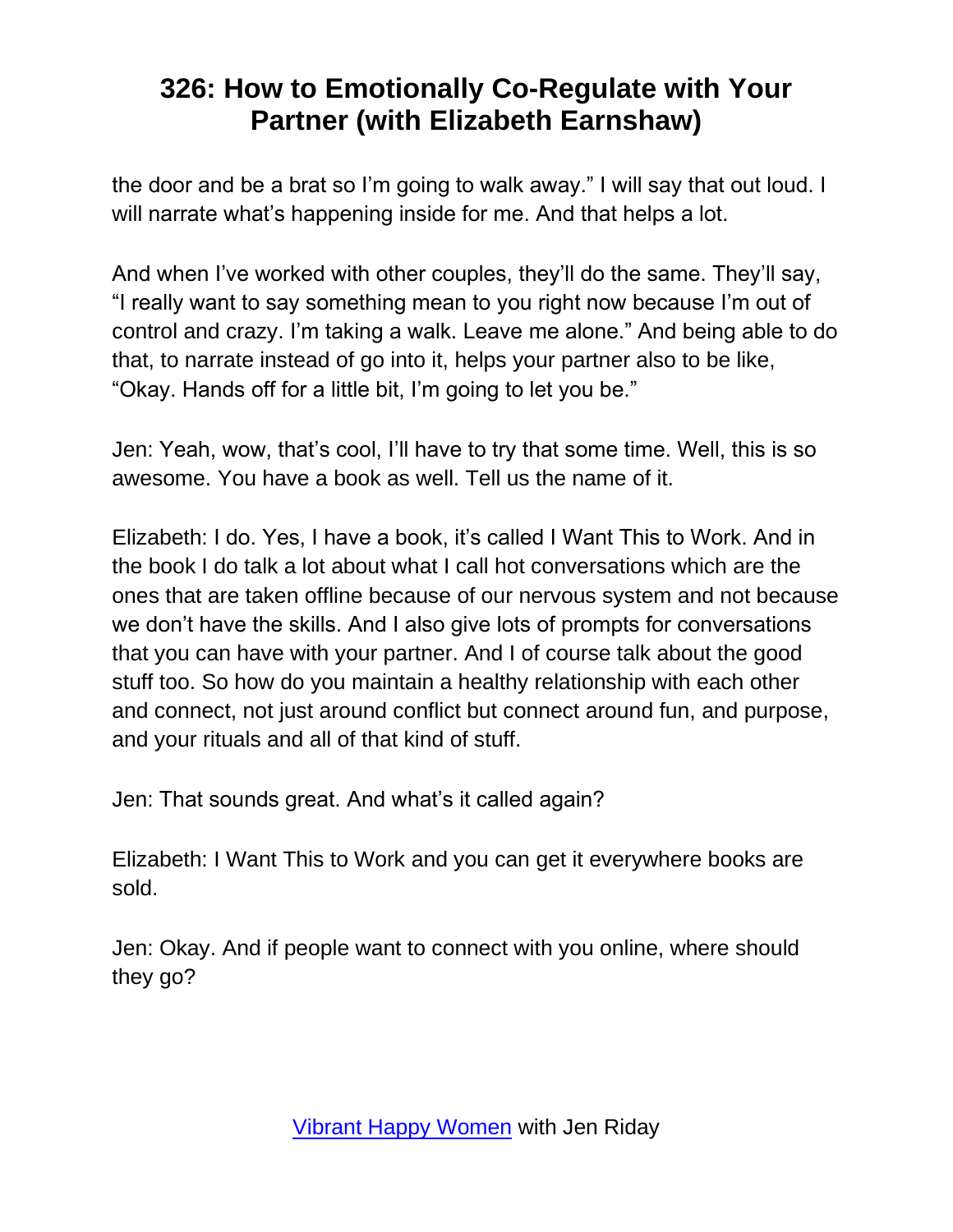Elizabeth: If you want to find me online the easiest place to find me is on Instagram, my handle is @lizlistens. But you can also find me on my website which is elizabethearnshaw.com.

Jen: Okay, Liz Listens and elizabethearnshaw.com. Well, this was fantastic. I loved it. I'm going to think a lot about it and thank you for being on the show.

Elizabeth: Thank you so much for having me.

I hope you loved that interview as much as I did. Elizabeth is awesome because she understands how essential it is that we emotionally coregulate with our partners. When we create emotional safety then we can feel seen, and heard, and valued, then we can empathize, then we can solve the problems. But if you're anything like my husband and I used to be and sometimes still are but it's getting much, much better, you can't really solve problems when you're in a state of fight or flight, when you feel threatened, when you feel defensive, when you feel criticized.

So, I love this idea of creating emotional safety first. Again, if you'd like to check out my workshop on how to create an emotionally safe marriage, you can grab that, watch it immediately at jenriday.com/safe. My friends, I love you. I am grateful for you, you deserve to feel emotionally safe, and you can create emotionally safety even if you have a trauma history, even if your spouse has some kind of trauma history, or even if you don't know all the right behaviors, we all can breathe. We all can use the tools that help us generate emotional safety. You've got this.